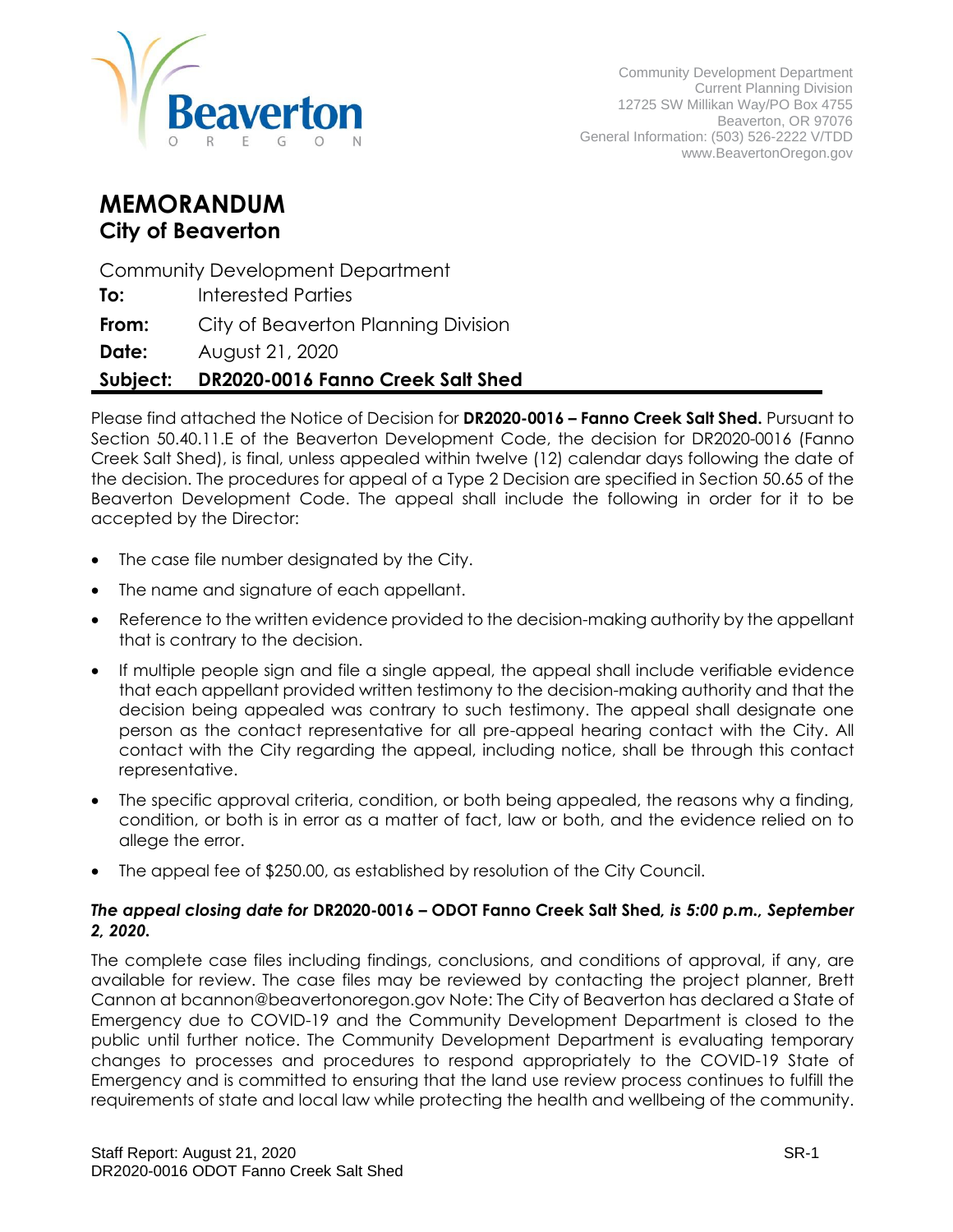For more information about the case file, please contact Brett Cannon, Assistant Planner, at (503) 350-4038.

*Accessibility information: This information can be made available in large print or audio tape upon request. Assistive listening devices, sign language interpreters, or qualified bilingual interpreters can be made available at any public meeting or program with 72 hours advance notice. To request these services, contact* **Brett Cannon** *by calling 711* **503-350-4038** *or email* **bcannon@beavertonoregon.gov**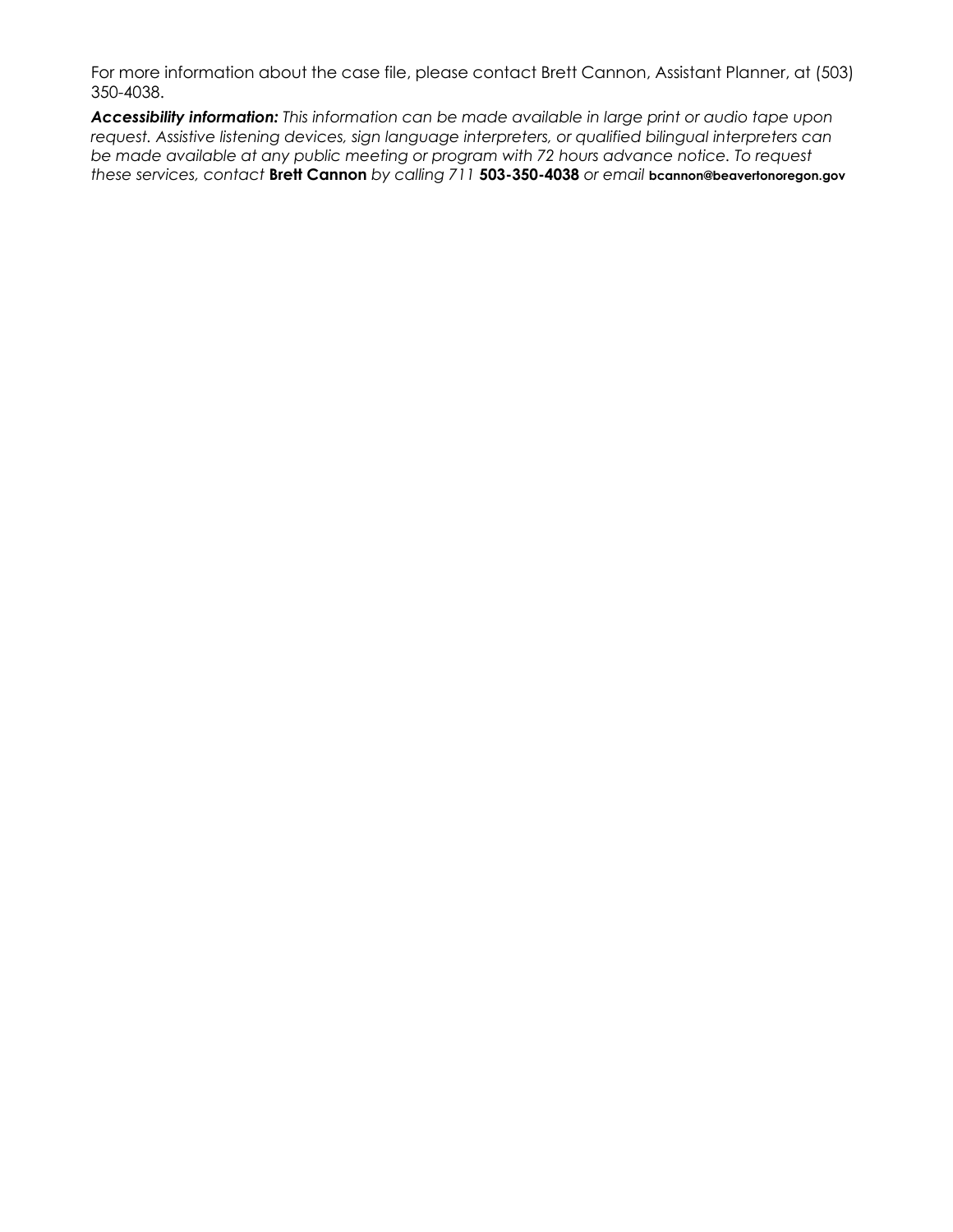

# **STAFF REPORT**

| DATE:                                         | August 21, 2020                                                                                                                                                                                                                                                                                                                             |
|-----------------------------------------------|---------------------------------------------------------------------------------------------------------------------------------------------------------------------------------------------------------------------------------------------------------------------------------------------------------------------------------------------|
| TO:                                           | <b>Interested Parties</b>                                                                                                                                                                                                                                                                                                                   |
| FROM:                                         | <b>Brett Cannon, Assistant Planner</b>                                                                                                                                                                                                                                                                                                      |
| PROPOSAL:                                     | ODOT Fanno Creek Salt Shed (DR2020-0016)                                                                                                                                                                                                                                                                                                    |
| <b>LOCATION:</b>                              | Assessor's Map #1S127AA Tax Lot 100,200 and 300                                                                                                                                                                                                                                                                                             |
| ZONING:                                       | IND (Industrial)                                                                                                                                                                                                                                                                                                                            |
| <b>SUMMARY:</b>                               | The applicant, Oregon Department of Transportation<br>(ODOT), requests Design Review Two approval for the<br>construction of a new 7,000 square foot shed facility<br>landscape improvements, and at an existing ODOT stockpile<br>ground. This Design Review 2 reviews the proposed building<br>location and associated site improvements. |
| <b>PROPERTY</b><br><b>OWNER:</b>              | Oregon Department of Transportation<br>200 SE Hawthorne Avenue Suite B240<br>Salem, OR 97301                                                                                                                                                                                                                                                |
| <b>APPLICANT'S</b><br><b>REPRESENTATIVES:</b> | Mike Schweizer/Oregon Department of Transportation<br>200 SE Hawthorne Avenue Suite B240<br>Salem, OR 97301                                                                                                                                                                                                                                 |
| <b>RECOMMENDATION:</b>                        | APPROVAL of DR2020-0016 ODOT Fanno Creek Salt<br>Shed, subject to conditions identified at the end of this<br>report.                                                                                                                                                                                                                       |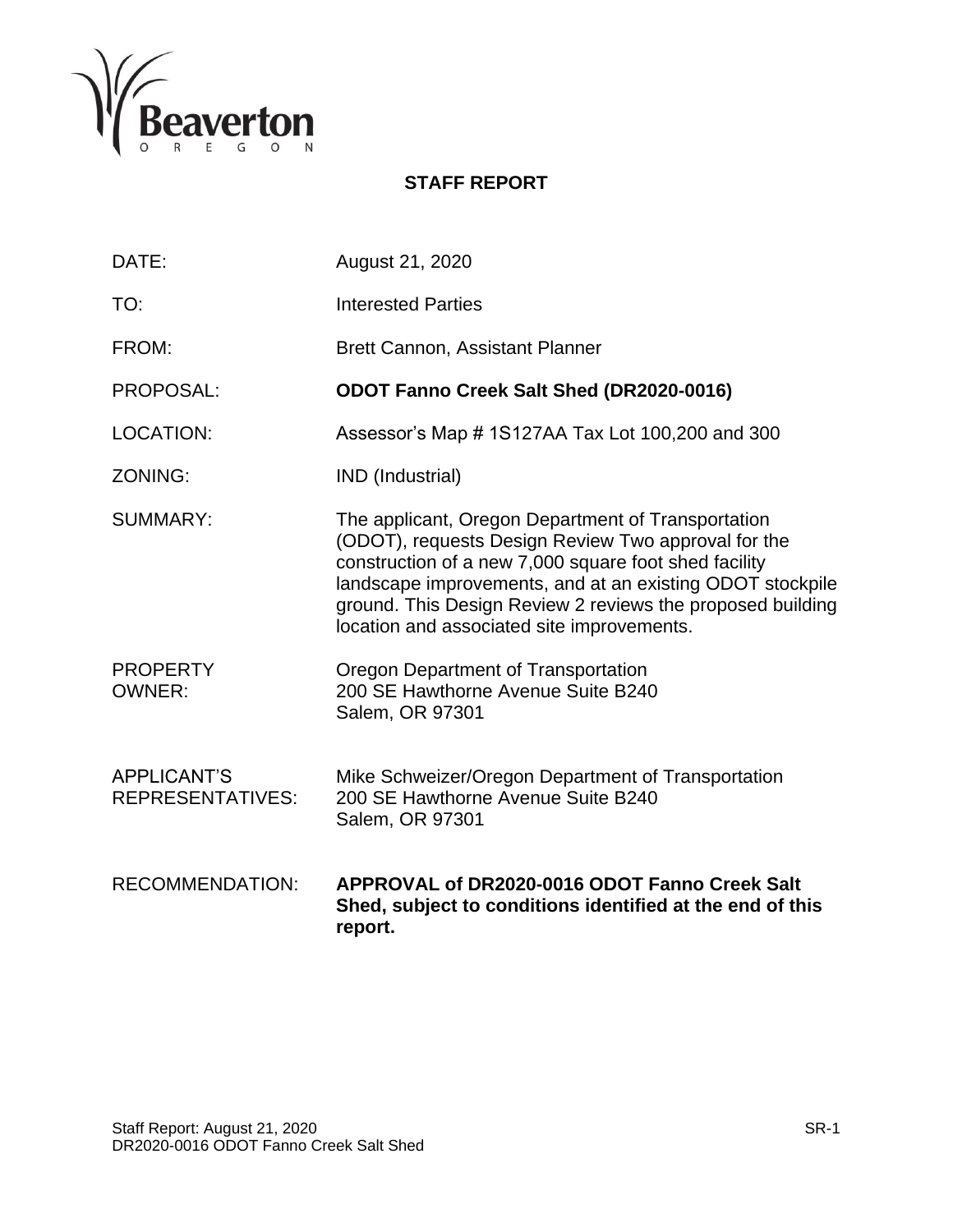# **ZONING/VICINITY/AERIAL MAP**

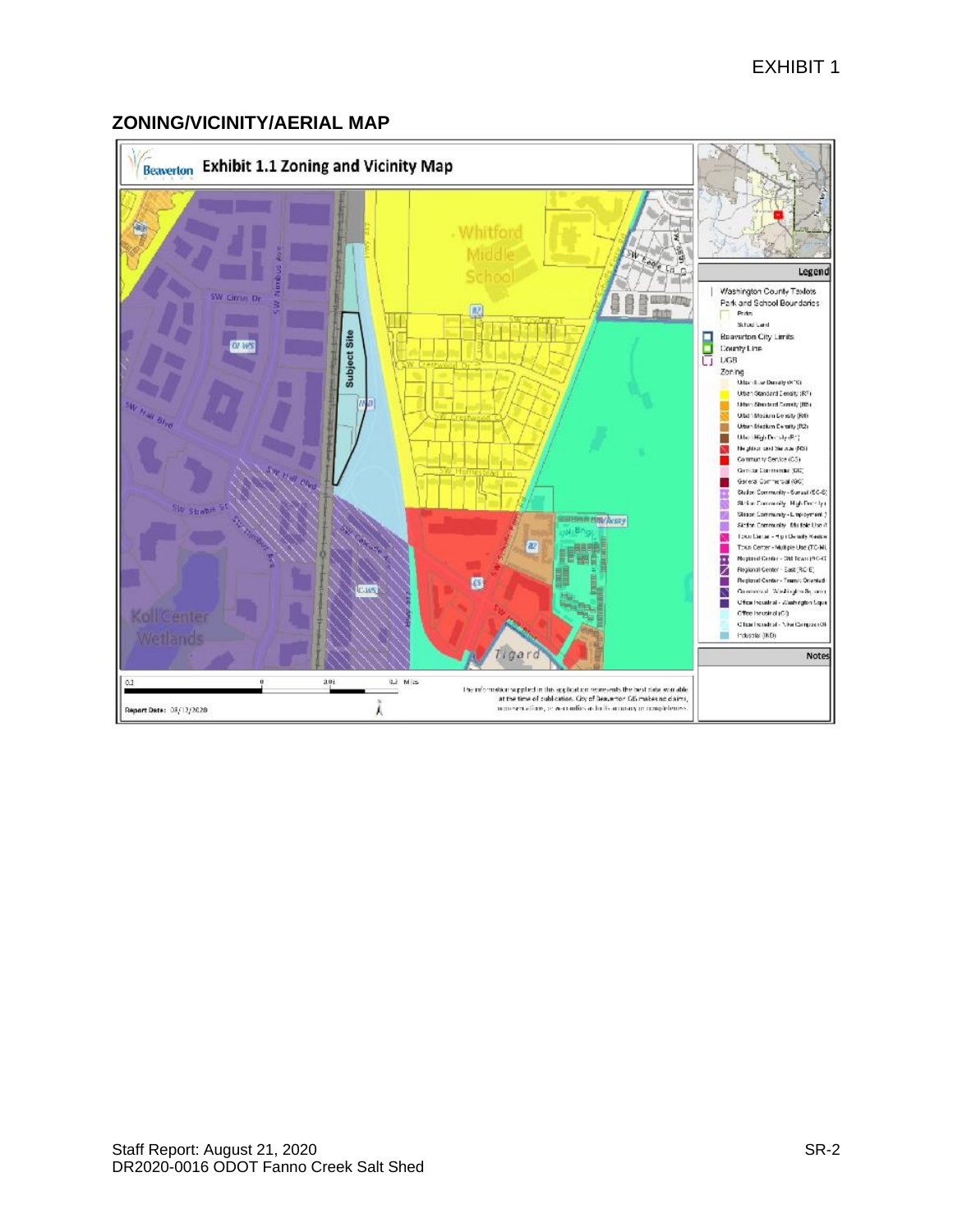# EXHIBIT 1

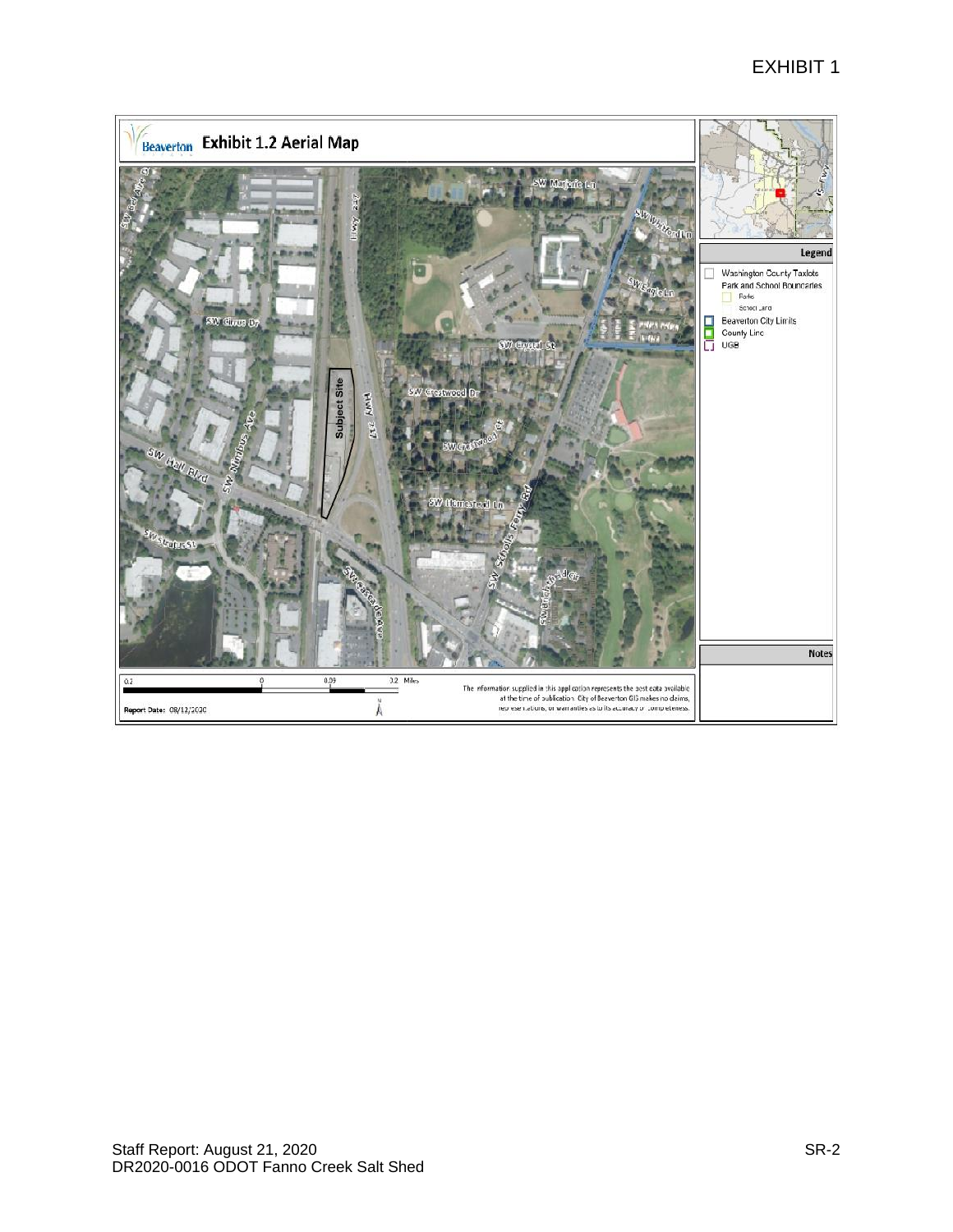# **BACKGROUND FACTS**

### **Key Application Dates:**

| <b>Application</b>         | <b>Submittal</b><br><b>Date</b> | <b>Deemed</b><br><b>Complete</b> | <b>Final Written</b><br><b>Decision Date</b> | $120$ -Day <sup>1</sup> |
|----------------------------|---------------------------------|----------------------------------|----------------------------------------------|-------------------------|
| DR2020-0016   Jan.29, 2020 |                                 | Jun. 25, 2020                    | Aug 21, 2020                                 | Oct. 23, 2020           |

<sup>1</sup> Pursuant to Section 50.25.9 of the Development Code this is the latest date, without a continuance, by which a final written decision on the proposal can be made.

# **Existing Conditions:**

| <b>Zoning</b>              | IND (Industrial)                                                    |                    |  |
|----------------------------|---------------------------------------------------------------------|--------------------|--|
| <b>Current Development</b> | Maintenance Material Stockpile Yard                                 |                    |  |
| <b>Site Size</b>           | Approximately 4.2 Acres                                             |                    |  |
| <b>NAC</b>                 | Vose                                                                |                    |  |
| <b>Surrounding Uses</b>    | Zoning:                                                             | Uses:              |  |
|                            | North: Industrial (IND)                                             | North: Green Space |  |
|                            | South: Commercial<br>South: Washington Square-<br>Commercial (C-WS) |                    |  |
|                            | East: Residential                                                   |                    |  |
|                            | East: Residential (R7)                                              |                    |  |
|                            | <b>West: Commercial</b>                                             |                    |  |
|                            | West: Washington Square                                             |                    |  |
|                            | Office Industrial (OI-WS)                                           |                    |  |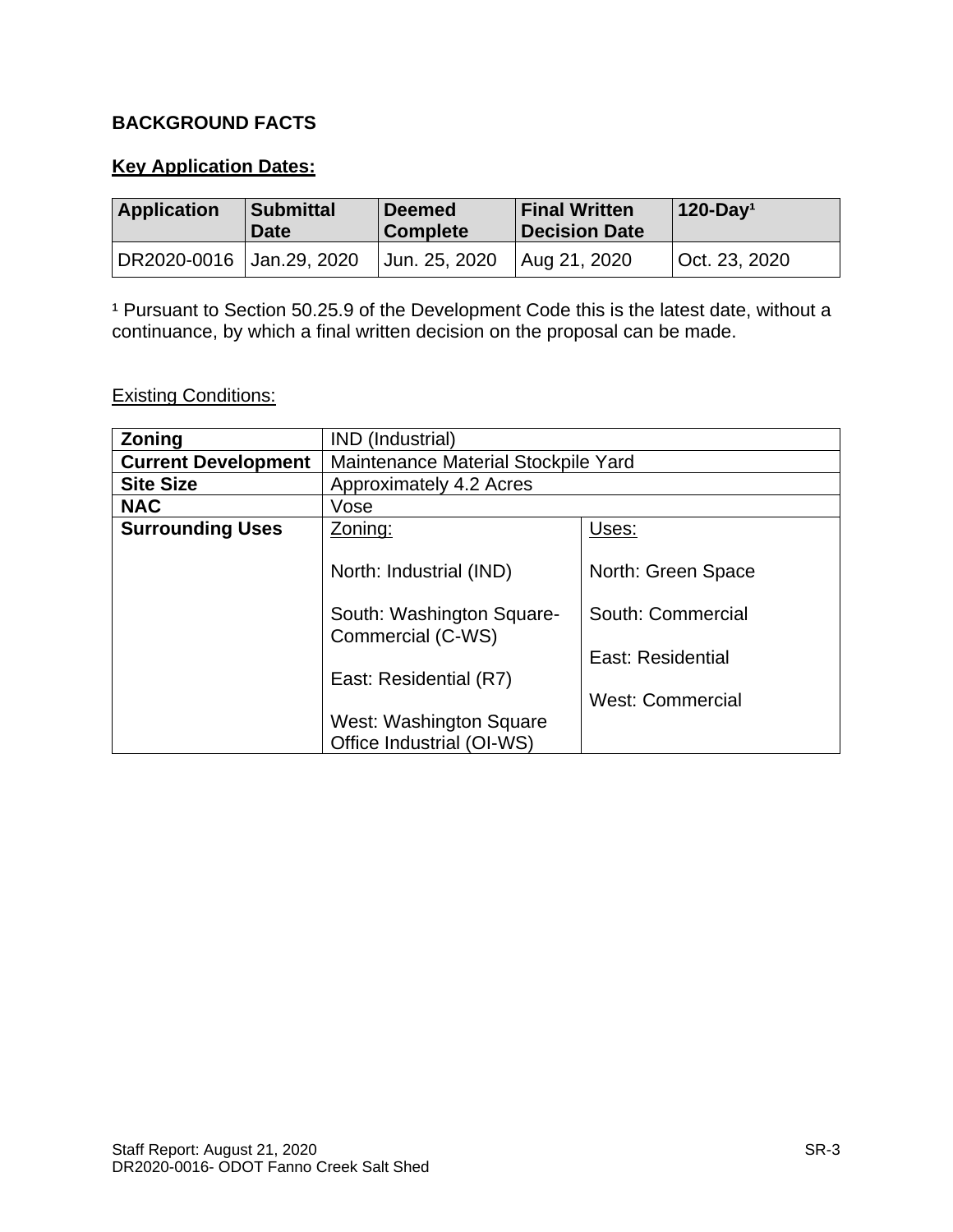# **DESCRIPTION OF APPLICATIONS AND TABLE OF CONTENTS**

|                                                                                                | <b>PAGE</b><br>No. |
|------------------------------------------------------------------------------------------------|--------------------|
| <b>Attachment A: Facilities Review Committee Technical and</b><br><b>Recommendation Report</b> | <b>FR1-6</b>       |
| <b>Attachment B: DR2020-0016</b>                                                               | DR1-11             |
| <b>Attachment C: Conditions of Approval</b>                                                    | COA1-4             |

# **Exhibit 1: Zoning/Vicinity/Aerial Map**

# **Exhibit 2: Applicant Materials:**

2.1 Submittal Package

2.2 Approved Site Plan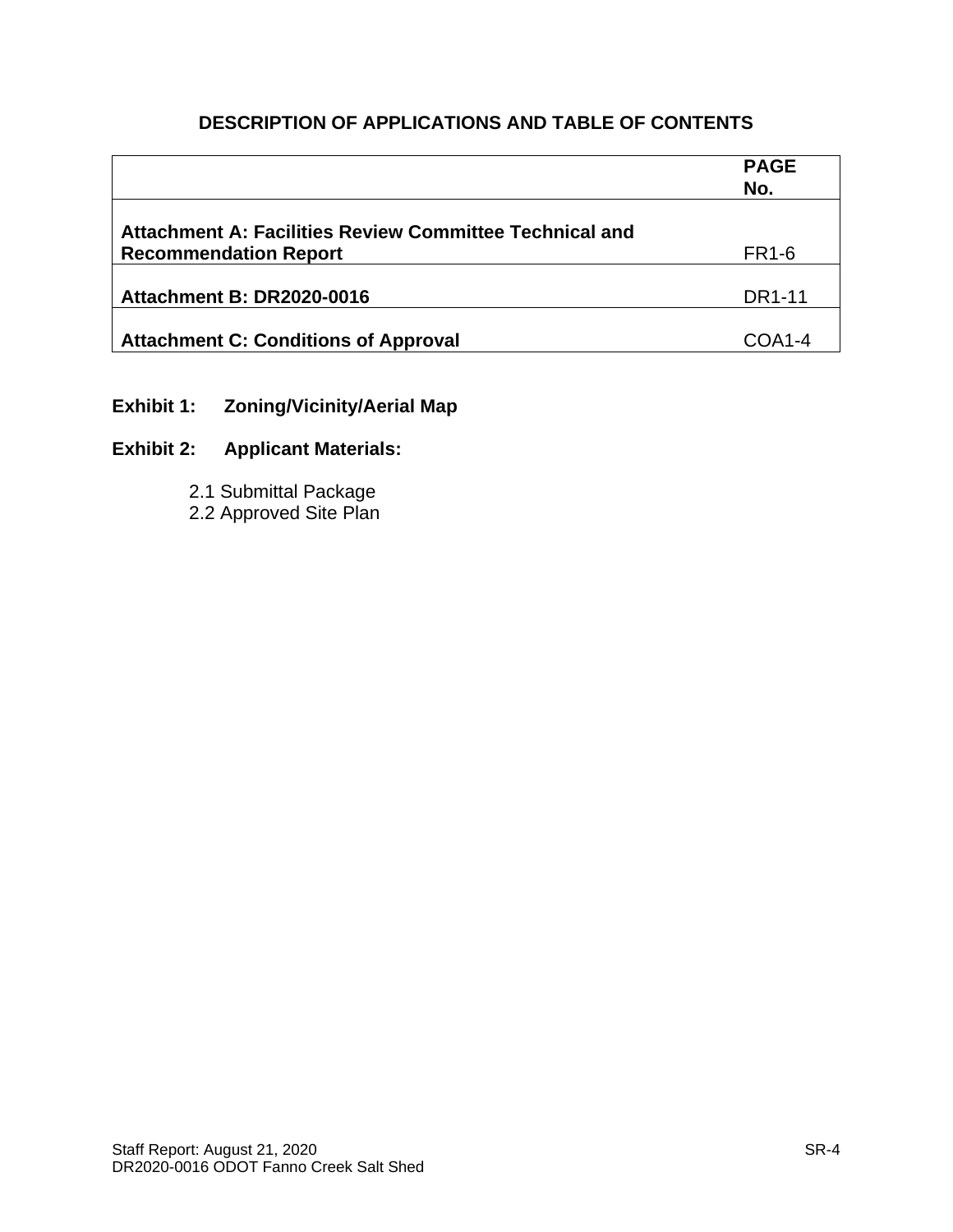### **FACILITIES REVIEW COMMITTEE TECHNICAL REVIEW AND RECOMMENDATIONS DR2020-0016 – ODOT FANNO CREEK SALT SHED**

### **Section 40.03 Facilities Review Committee:**

The Facilities Review Committee has conducted a technical review of the application, in accordance with the criteria contained in Section 40.03 of the Development Code. The Committee's findings and recommended conditions of approval are provided to the decision-making authority. As they will appear in the Director's Decision, the Facilities Review Conditions may be re-numbered and placed in different order.

The decision-making authority will determine whether the application as presented meets the Facilities Review approval criteria for the subject application and may choose to adopt, not adopt, or modify the Committee's findings, below.

### **The Facilities Review Committee Criteria for Approval will be reviewed for all criteria that are applicable to the application as identified below:**

• The proposal is for a Design Review Two approval to construct a new shed structure, centrally located at the ODOT Fanno Creek Stockpile Grounds. The new structure is proposed to be one-story, approximately 7,000 square feet in size consisting of metal roofing panels and siding. All twelve (12) criteria are addressed by the Facilities Review Committee's analysis of the submitted Design Review application.

### *A. All critical facilities and services related to the proposed development have, or can be improved to have, adequate capacity to serve the proposed development at the time of its completion.*

### FINDING:

Critical facilities and services, as defined by Chapter 90 of the Development Code, include public water, public sanitary sewer, storm water drainage and retention, transportation, and fire protection.

### Water, Sewer, Storm Water

The applicant states the new salt shed structure will not require public water and sanitary sewer connections. Public stormwater water drainage was reviewed by the City Engineer who has proposed conditions which shall ensure compliance with Engineering Design Manual regulations pertaining to conveyance capacity, hydromodification and quality treatment of storm water. Adequate water, sewer, and storm water capacity exist to serve the proposed development.

### **Transportation**

The proposal is to construct a new salt shed structure to provide protection from the weather for ODOT personnel, supplies and materials during extreme weather events and will not to be occupied on a permanent basis. The applicant's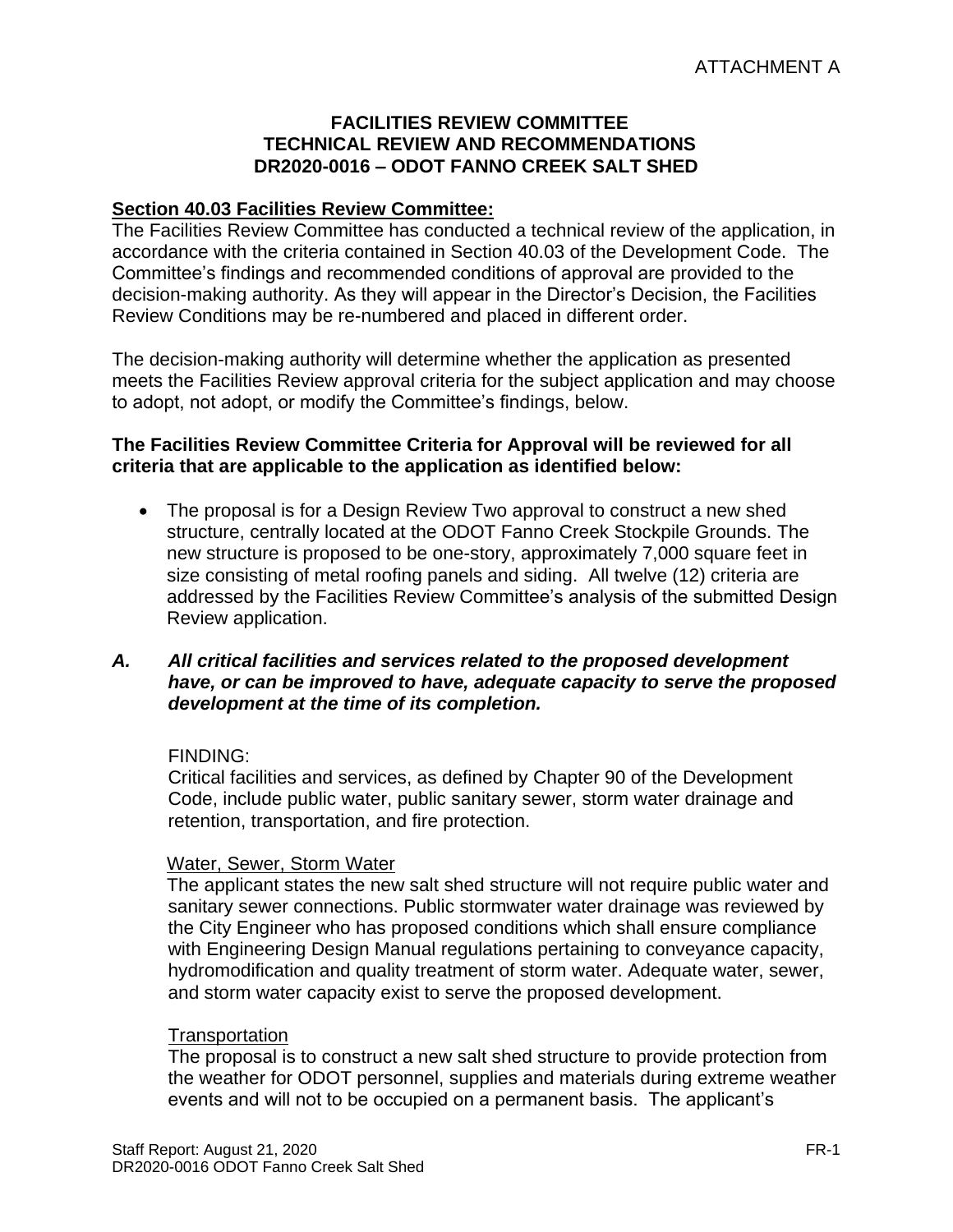request is not expected to impact the existing transportation system.

#### Fire Protection

Fire protection will be provided to the site by Tualatin Valley Fire and Rescue Department (TVF&R). The applicant provided a TVF&R Service Provider Letter indicating no additional conditions will be imposed.

The Committee finds that the proposed development will provide the required critical facilities, as conditioned. Therefore, the Committee finds the proposal meets the criterion for approval.

### **Therefore, staff finds that by meeting the conditions of approval, the proposal meets the criterion.**

*B. Essential facilities and services related to the proposed development are available, or can be made available, with adequate capacity to serve the development prior to its occupancy. In lieu of providing essential facilities and services, a specific plan may be approved if it adequately demonstrates that essential facilities, services, or both will be provided to serve the proposed development within five (5) years of occupancy.*

#### FINDING:

Essential facilities and services, as defined by Chapter 90 of the Development Code, include schools, transit improvements, police protection, and on-site pedestrian and bicycle facilities.

The applicant states that the existing site has all of the essential services to support the existing uses on the site as well as the proposed salt shed structure. The addition of the salt shed structure will not impact schools, transit service, or police protection.

The salt shed's location on the site will not impact the existing pedestrian or bicycle facilities as specified in Tables 6.1-6.6 and Figures 6.1-6.23 because of the limited access available to the site by way of Hall Boulevard. Access to the site is restricted to ODOT and City of Beaverton employees who must enter the site in a vehicle. By limiting access to the site to all personnel that had access previous to the proposed structure, the existing pedestrian and bicycle facilties on Hall Boulevard will be unaffected by the project proposal.

Staff finds essential facilities and services are available to serve the proposed development.

#### **Therefore, staff finds that the proposal meets the criterion for approval.**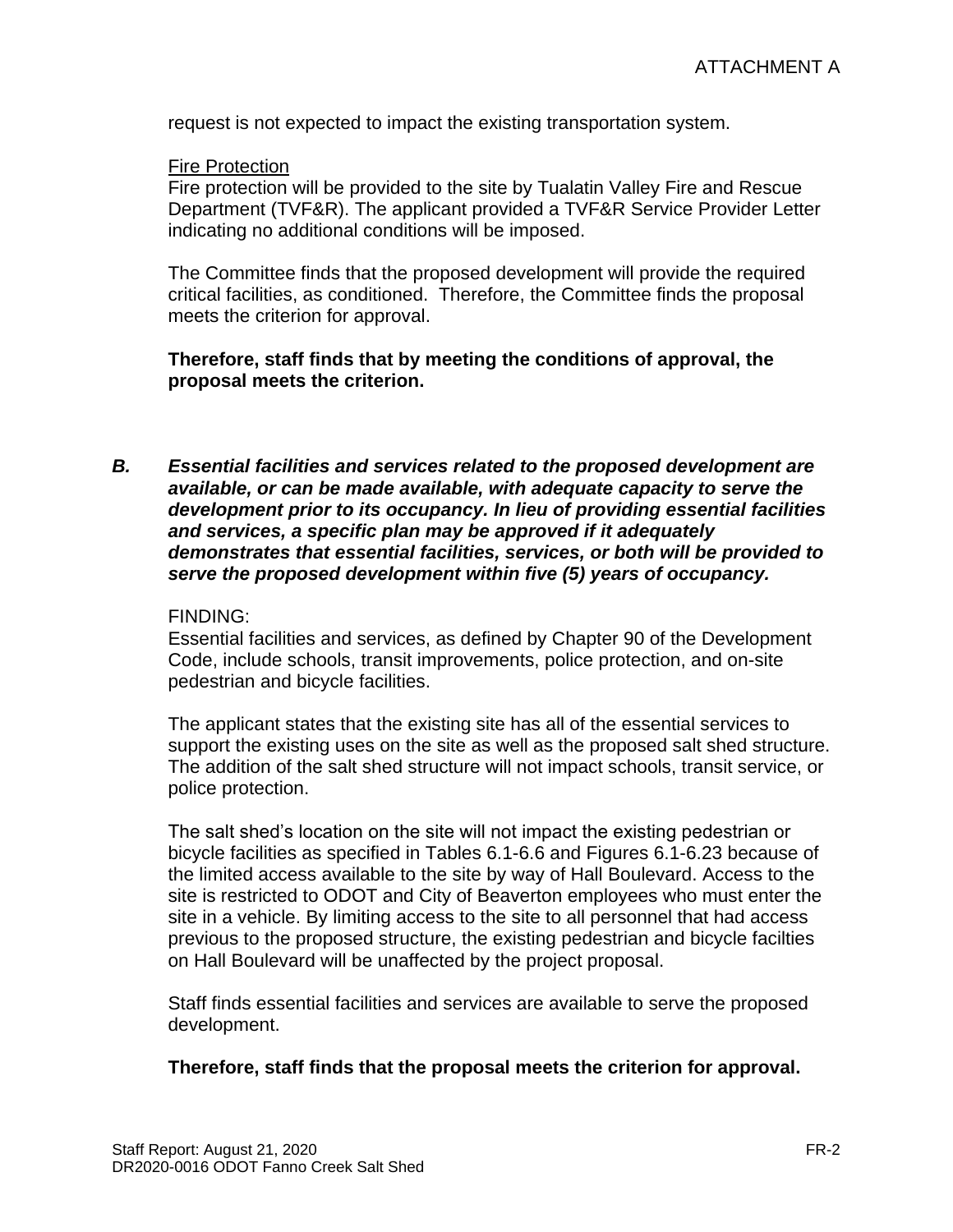*C. The proposed development is consistent with all applicable provisions of Chapter 20 (Land Uses) unless the applicable provisions are modified by means of one or more applications which shall be already approved or which shall be considered concurrently with the subject application; provided, however, if the approval of the proposed development is contingent upon one or more additional applications, and the same is not approved, then the proposed development must comply with all applicable provisions of Chapter 20 (Land Uses).*

### FINDING:

The property is zoned Industrial (IND), and storage facilities are a permitted use in this zone. Staff cites the findings in the Code Conformance Analysis Chart at the end of the report showing the site complies with the minimum land area, minimum lot dimension, and minimum setback requirements for the Industrial (IND) zone.

**Therefore, staff finds that the proposal meets the criterion for approval.**

*D. The proposed development is consistent with all applicable provisions of Chapter 60 (Special Requirements) and all improvements, dedications, or both, as required by the applicable provisions of Chapter 60 (Special Requirements), are provided or can be provided in rough proportion to the identified impact(s) of the proposed development.*

# FINDING:

Staff cites the findings in the Code Conformance Analysis Chart, at the end of the report, which evaluates the project as it relates to applicable Code requirements of Chapter 60. Staff will address Section 60.05. (Design Standards) in separate findings prepared for the Design Review Two report.

Section 60.30 of the Development Code specifies a minimum number of required off-street parking spaces at 0.3 vehicle spaces per 1,000 square feet of gross floor area for storage/warehouse uses. The applicant has identified the two spaces on sheet 10 of the approved plans.

Landscaping changes proposed for the site include the addition of thirteen (13) California Incense Cedar's, thirteen (13) Lodgepole Pines, and additional shrubs including Oregon Grape and Kinnikinnick. The shrubs will be spaced between the proposed pines and cedars as seen on sheet 11 of the approved plans. These trees shall be placed along the fence line south of the proposed structure.

In summary of the above, staff finds the proposal to meet all applicable facility review provisions of chapter 60.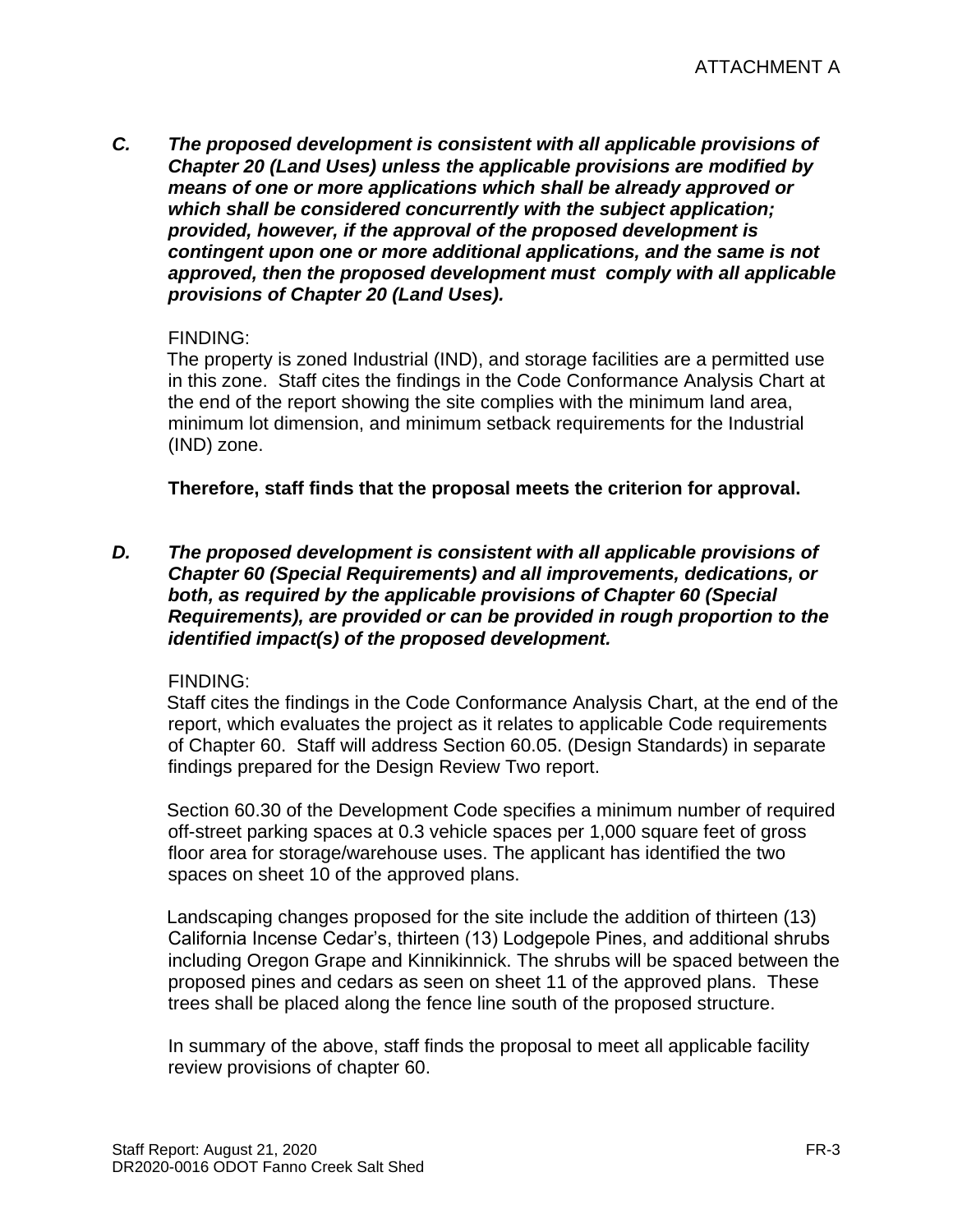**Therefore, staff finds that the proposal meets the criterion for approval.**

*E. Adequate means are provided or can be provided to ensure continued periodic maintenance and necessary normal replacement of the following private common facilities and areas, as applicable: drainage facilities, roads and other improved rights-of-way, structures, recreation facilities, landscaping, fill and excavation areas, screening and fencing, ground cover, garbage and recycling storage areas, and other facilities not subject to maintenance by the City or other public agency.*

### FINDING:

The applicant states that access is available to fully maintain the building and the surrounding facilities. The property owner, the Oregon Department of Transportation (ODOT), a public agency, will be responsible for all maintenance and landscaping. Staff finds that adequate means can be provided to ensure continued and periodic maintenance.

**Therefore, staff finds that the proposal meets the criterion for approval.**

### *F. There are safe and efficient vehicular and pedestrian circulation patterns within the boundaries of the development.*

#### FINDING:

The proposal includes an internal circulation pattern demonstrating the movement of ODOT vehicles when loading and unloading stored materials located at the project site. Additionally, the applicant states due to the operational nature of the facility a predictable foot traffic pattern is not feasible. Staff notes that ODOT staff arrive to the site in the vehicles which will remove supplies from the site. No staff have their permanent work location on the site or park personal vehicles on the site. No additional improvements to the vehicular and pedestrian circulation are required.

#### **Therefore, staff finds that the proposal will meet the criterion for approval.**

### *G. The development's on-site vehicular and pedestrian circulation systems connect to the surrounding circulation systems in a safe, efficient, and direct manner.*

#### FINDING:

The subject site is currently served by an ODOT only limited access point at the intersection of the Highway 217 off-ramp and SW Hall Boulevard. This proposal does not modify the existing entry and exit point. In addition, staff cites the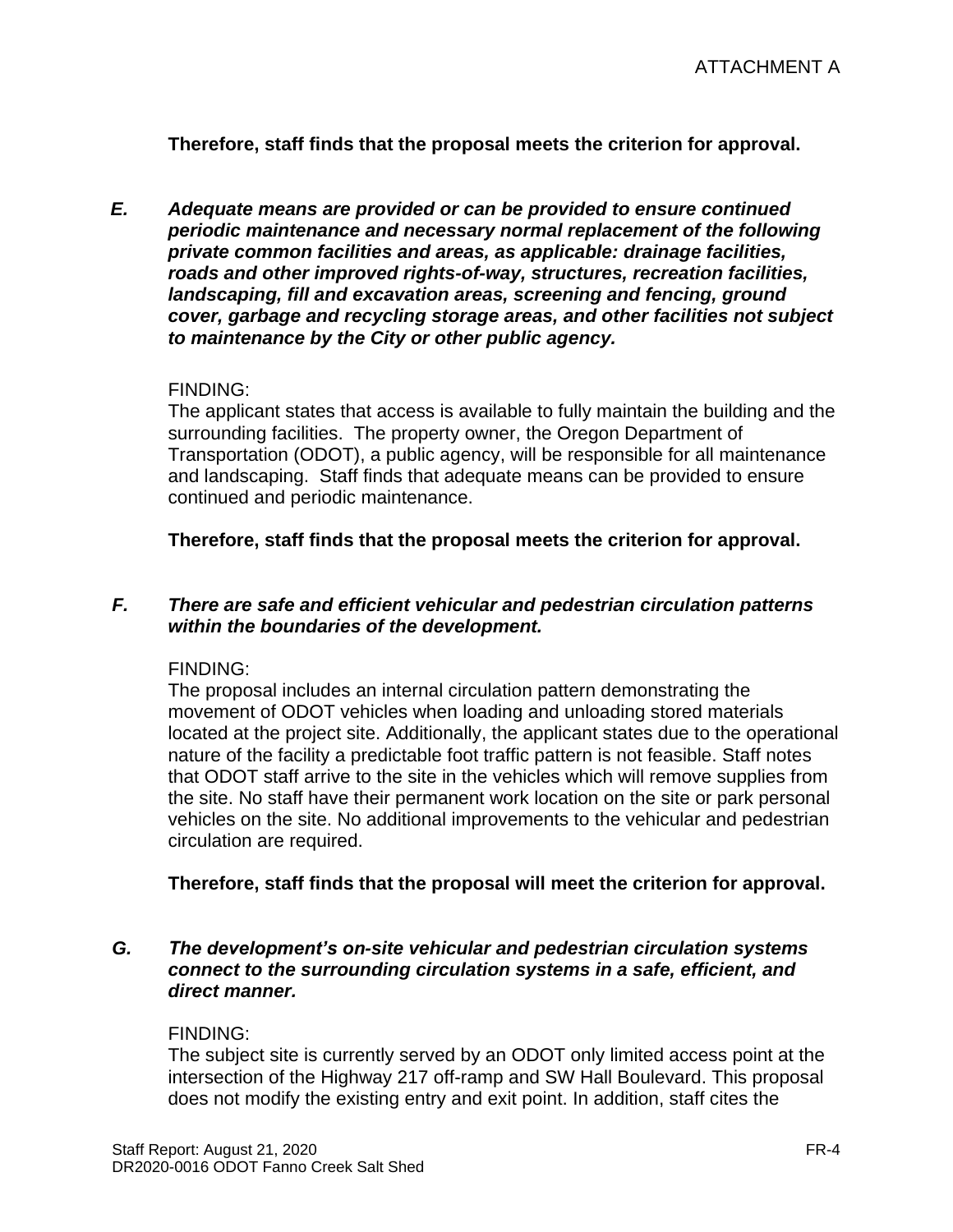findings in criterion F and D herein.

**Therefore, staff finds that the proposal meets the criterion for approval.**

### *H. Structures and public facilities serving the development site are designed in accordance with adopted City codes and standards and provide adequate fire protection, including, but not limited to, fire flow.*

### FINDING:

The Deputy Fire Marshal has reviewed the proposal and finds the proposed structure will meet the intent of the fire code for fire department access to and through the entire site. The internal fire protection facilities and structures will be reviewed as part of the building permit application.

**Therefore, staff finds the proposal will meet the criterion for approval.**

*I. Structures and public facilities serving the development site are designed in accordance with adopted City codes and standards and provide adequate protection from crime and accident, as well as protection from hazardous conditions due to inadequate, substandard or ill-designed development.*

# FINDING:

The applicant states the project site is fully fenced precluding un-authorized entry. The lighting plan shows the proposed lighting improvements in the area of the proposed structure demonstrating compliance with the City's Technical Lighting standards (60.05). Additionally, the applicant states the supporting infrastructure will be designed to all applicable building codes and standards.

**Therefore, staff finds that the proposal meets the criterion for approval.**

**J.** *Grading and contouring of the development site is designed to accommodate the proposed use and to mitigate adverse effect(s) on neighboring properties, public right-of-way, surface drainage, water storage facilities, and the public storm drainage system.*

### FINDING:

The applicant states that grading of the site will reflect the existing contours requiring minimal impact to the project site. The proposed Landscape filter Strips will actually decrease the amount of impervious surface from existing conditions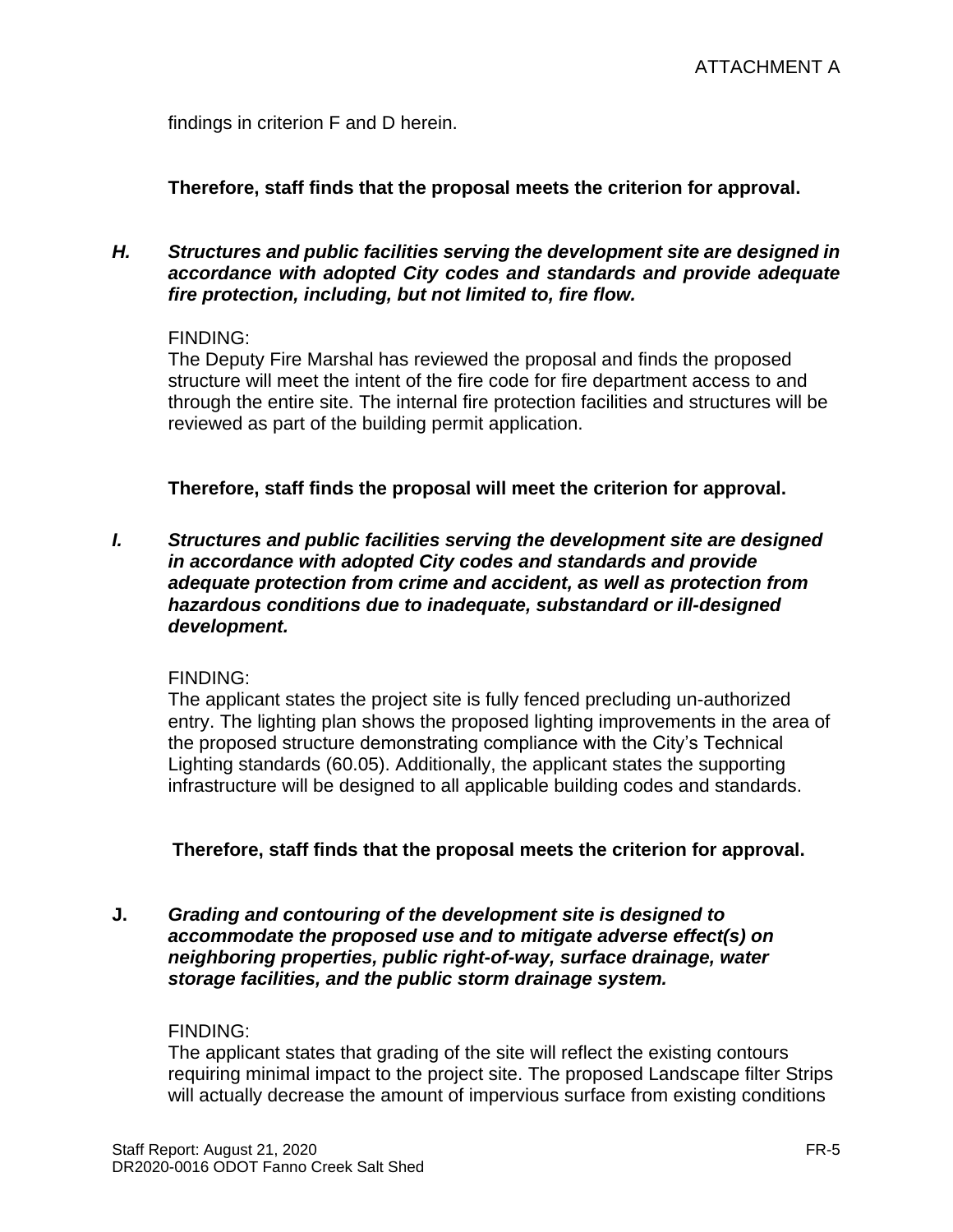and improve the overall drainage of the site. Staff has reviewed the preliminary proposed plan and finds no adverse effect on neighboring properties, public rightof-way or the public storm system.

**Therefore, staff finds that the proposal meets the criterion for approval.**

### *K. Access and facilities for physically handicapped people are incorporated into the development site and building design, with particular attention to providing continuous, uninterrupted access routes.*

### FINDING:

The applicant will be required to meet all applicable accessibility standards of the International Building Code, Fire Code and other standards as required by the American Disabilities Act (ADA). Compliance with ADA requirements are reviewed with the Building Permit application. Additionally, staff finds that review of the proposed plans at Site Development and Building Permit stages are sufficient to guarantee compliance with accessibility standards.

**Therefore, staff finds that the proposal meets the criterion.** 

### *L. The proposal contains all applicable application submittal requirements as specified in Section 50.25.1 of the Development Code.*

FINDING:

The applicant submitted the land use application on January 29, 2020 and was deemed complete on June 25, 2020. In review of the materials during the application review process, the Committee finds that all applicable application submittal requirements, as identified in Section 50.25.1 are contained within this proposal.

**Therefore, staff finds that the proposal meets the criterion.**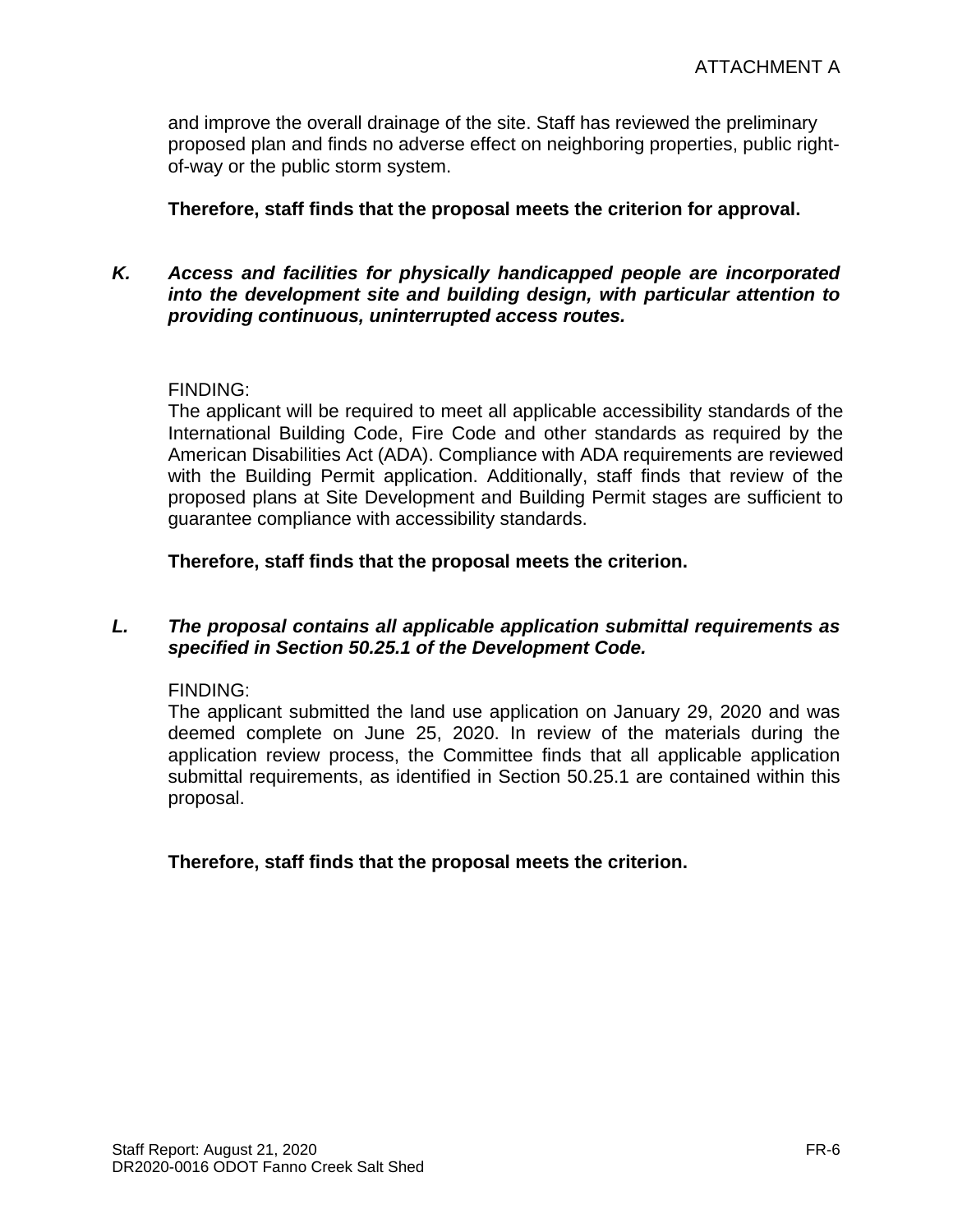# **Code Conformance Analysis**

# **Chapter 20 Use and Site Development Requirements Community Service (CS) Zoning District**

| <b>CODE</b><br><b>STANDARD</b>                                          | <b>CODE</b><br><b>REQUIREMENT</b>     | <b>PROJECT PROPOSAL</b>                                                                 | <b>MEETS</b><br>CODE? |
|-------------------------------------------------------------------------|---------------------------------------|-----------------------------------------------------------------------------------------|-----------------------|
|                                                                         |                                       | <b>Development Code Section 20.10.20</b>                                                |                       |
| <b>Uses</b>                                                             | Storage Yards are a<br>permitted use. | Construction of a new shed<br>structure and additional<br>landscaping.                  | <b>Yes</b>            |
|                                                                         |                                       | <b>Development Code Section 20.10.15</b>                                                |                       |
| Minimum Lot<br>Area                                                     | <b>None</b>                           | Lot size is not being modified with<br>this proposal and is approximately<br>4.2 acres. | <b>Yes</b>            |
| <b>Yard Setbacks</b><br>Minimums:<br>Front<br>Side <sup>1</sup><br>Rear | 35-feet<br>10-feet<br><b>None</b>     | 293-feet<br>North <sup>2</sup> -10 feet, South-42 feet<br>541-feet                      | <b>Yes</b>            |
| Maximum<br><b>Building Height</b>                                       | 45 feet                               | Proposed structure is<br>approximately 31 feet-6 inches in<br>height.                   | <b>Yes</b>            |

1. No side or rear yard setbacks required where side or rear property lines abut a railroad rightof-way or spur track. (BDC 20.15.15)

2. North Property Line abuts a railroad right-of-way.

# **Chapter 60 – Special Requirements**

| <b>CODE</b>                                                                | <b>CODE</b>          | <b>PROJECT PROPOSAL</b>         | <b>MEETS</b>    |
|----------------------------------------------------------------------------|----------------------|---------------------------------|-----------------|
| <b>STANDARD</b>                                                            | <b>REQUIREMENT</b>   |                                 | CODE?           |
| <b>Development Code Section 60.05.15</b><br><b>Design Review Standards</b> |                      |                                 |                 |
| <b>Design Review</b>                                                       | Standards pertaining | A Design Review Two application | <b>See DR</b>   |
| <b>Standards</b>                                                           | to Design Review     | has been applied for.           | <b>Findings</b> |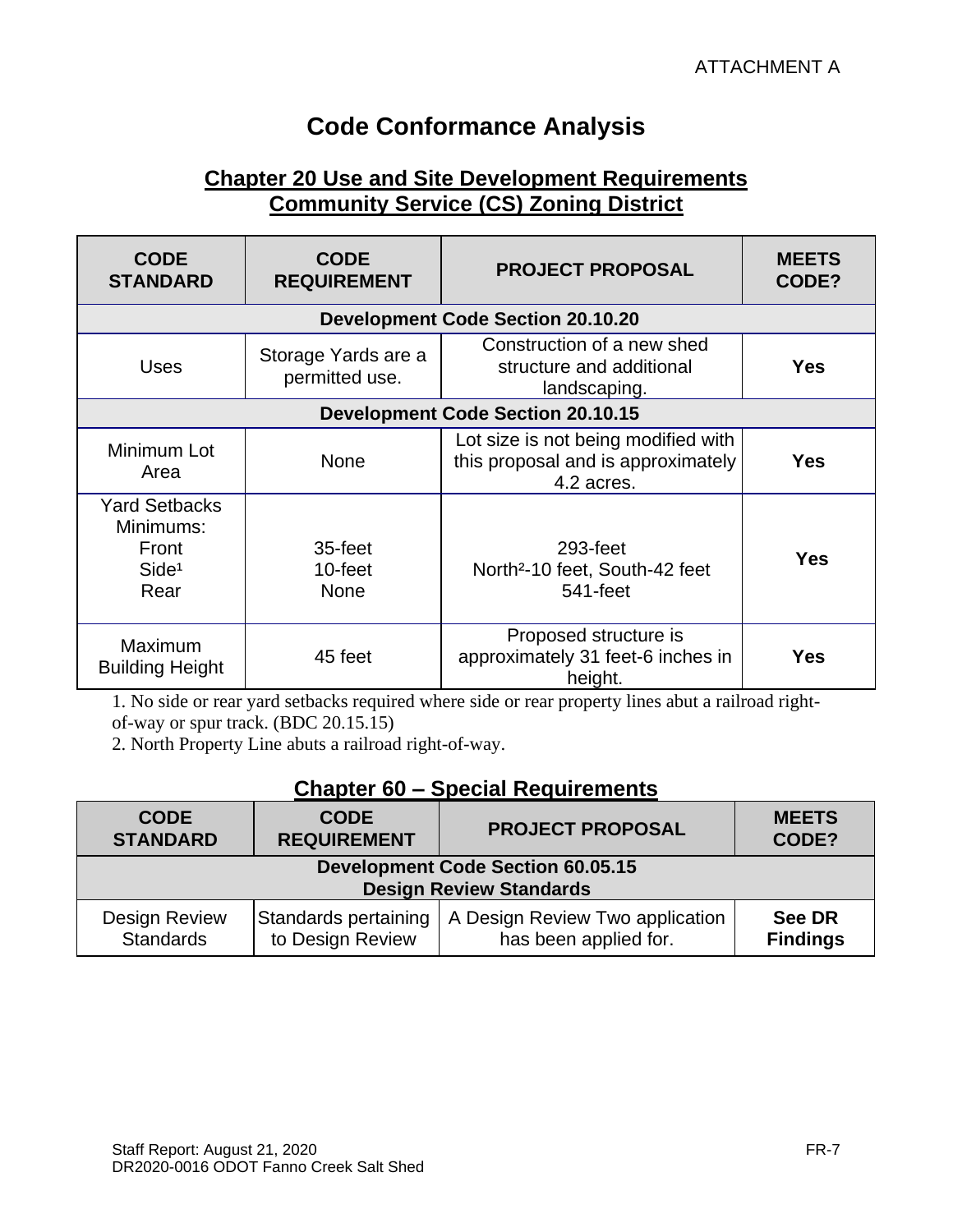### **ANALYSIS AND FINDINGS FOR DESIGN REVIEW TYPE TWO APPROVAL ODOT Fanno Creek Salt Shed DR2020-0016**

### **Section 40.03.1 Facilities Review Approval Criteria:**

*The applicant for development must establish that the application complies with all relevant standards in conformance with Section 50.25.1.B and all the following criteria have been met:* 

### **Facilities Review Approval Criteria Section 40.03.1.A-L**

Staff has reviewed the applicable Facilities Review criteria in Attachment A to this report. Staff cites the findings presented in Attachment A in response to the Facilities Review approval criteria. As identified in Attachment A, above, the proposal meets Criteria A-L, and therefore meets the criterion for approval.

### **Therefore, the Committee finds that the proposal meets the criteria.**

### **Section 40.20.05. Design Review Applications; Purpose**

*The purpose of Design Review is to promote Beaverton's commitment to the community's appearance, quality pedestrian environment, and aesthetic quality. It is intended that monotonous, drab, unsightly, dreary and inharmonious development will be discouraged. Design Review is also intended to conserve the City's natural amenities and visual character by ensuring that proposals are properly related to their sites and to their surroundings by encouraging compatible and complementary development.*

### **Section 40.20.15.2.C Approval Criteria**

*In order to approve a Design Review Two application, the decision-making authority shall make findings of fact based on evidence provided by the applicant demonstrating that all the following criteria are satisfied:*

### *1. The proposal satisfies the threshold requirements for a Design Review Two application.*

#### FINDING:

The proposal is to construct a new salt shed facility on the north portion of the existing stockpile maintenance yard. The new building is proposed to be one-story approximately 7,000 square feet in size made of metal roofing and landscaping improvements. This request meets threshold number 9 for Type Two Design Review identified in BDC Section 40.20.15.2.A.

*9. New construction of non-habitable buildings in commercial, industrial, multiple use zones, or for approved Conditional Uses in residential zones, larger than 1,000 square feet in gross building area.*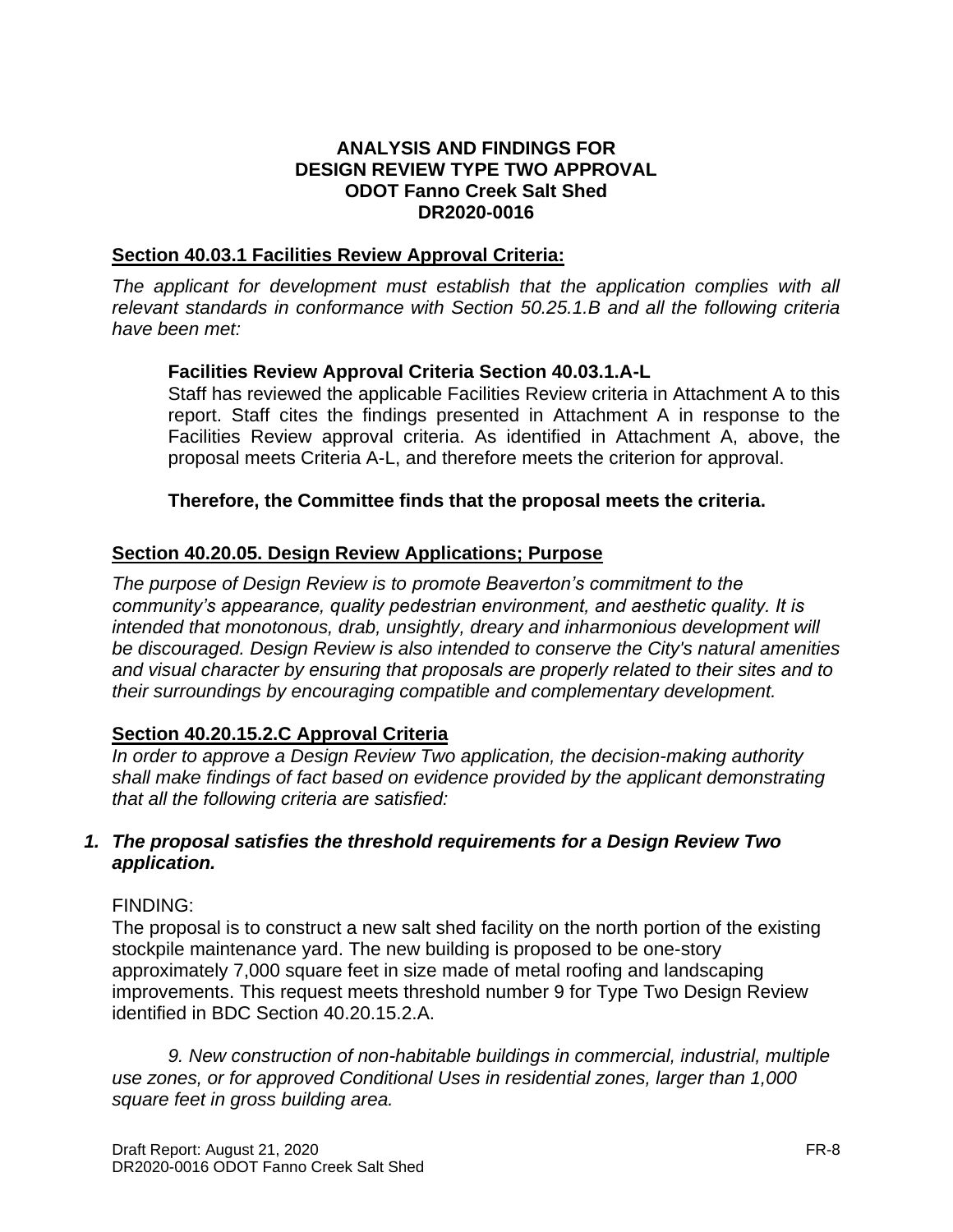**Therefore, staff finds that the proposal meets the criterion for approval.**

### *2. All City application fees related to the application under consideration by the decision-making authority have been submitted.*

# FINDING:

The applicant paid the required associated fee for a Design Review Two application.

# **Therefore, staff finds that the proposal meets the criterion for approval.**

### *3. The proposal contains all applicable application submittal requirements as specified in Section 50.25.1 of the Development Code.*

### FINDING:

The applicant submitted the application on and was submitted on January 29, 2020 and deemed complete on June 25, 2020. In the review of the materials during the application review, staff finds that all applicable application submittal requirements, identified in Section 50.25.1 are contained within this proposal.

### **Therefore, staff finds that the proposal meets the criterion for approval.**

### **4. The proposal is consistent with all applicable provisions of Sections 60.05.15 through 60.05.30 (Design Standards).**

# FINDING:

Staff cites the findings in the Design Review Standard Analysis chart in this report which evaluate the project in response to applicable Code standards of Sections 60.05.15 through 60.05.30 (Design Standards). In part, the chart provides a summary response to design review standards determined to be applicable in the subject case. The applicant's plans and materials show compliance with these standards. Certain conditions of approval are proposed to ensure the plan is constructed consistent with these standards.

# **Therefore, staff finds the proposal meets the criterion for approval.**

**5. For additions to or modifications of existing development, the proposal is consistent with all applicable provisions of Sections 60.05.15 through 60.05.30 (Design Standards) or can demonstrate that the additions or modifications are moving towards compliance of specific Design Standards if any of the following conditions exist:**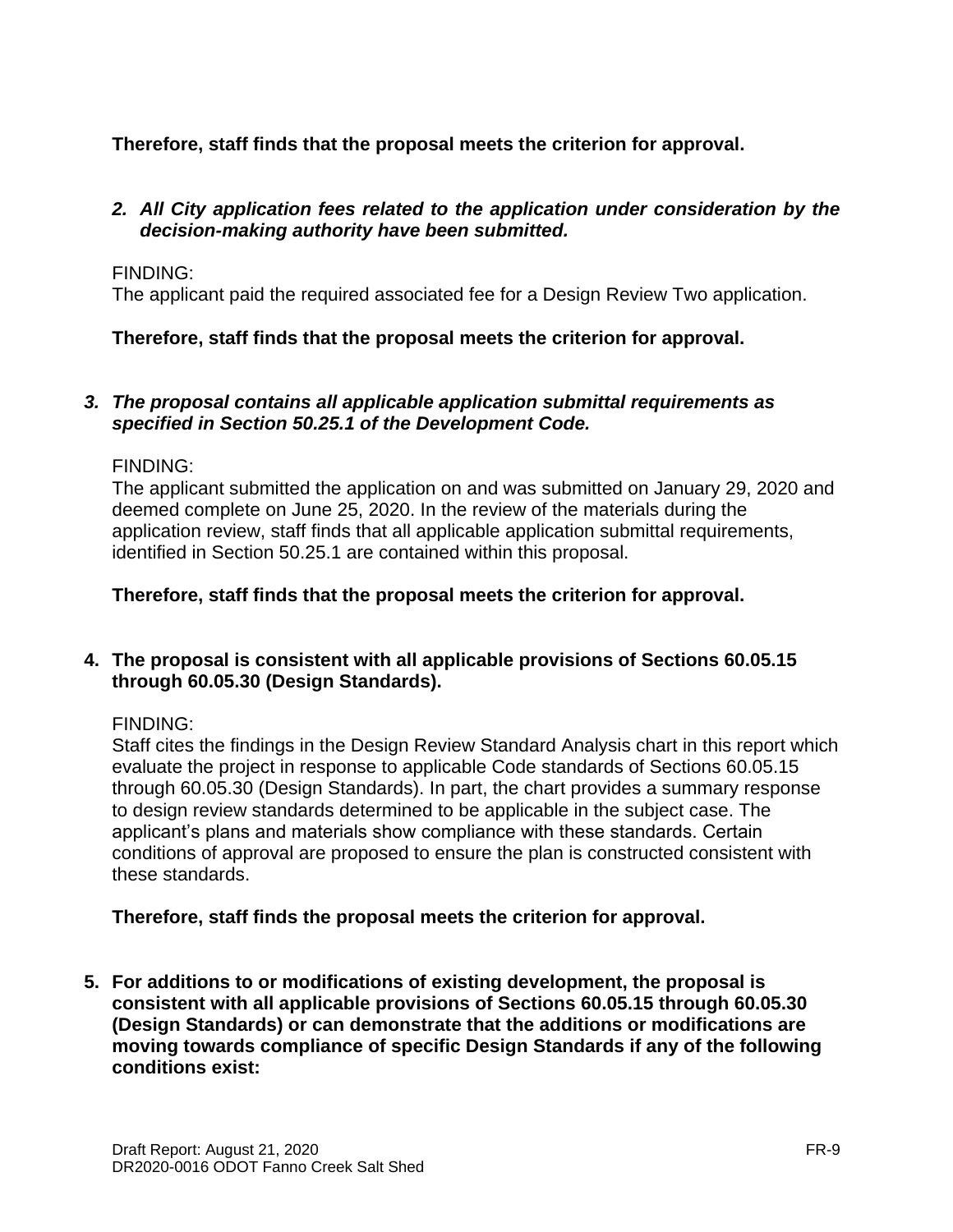### FINDING:

Staff cites the Design Review Standard Analysis chart which evaluates the proposal's compliance with Design Review Standards The applicant's plans and materials show compliance with these standards. Certain conditions of approval are proposed to ensure the plan is constructed consistent with these standards.

# **Therefore, staff finds the proposal meets the criterion for approval.**

### *6. Applications and documents related to the request, which will require further City approval, shall be submitted to the City in the proper sequence.*

### FINDING:

The applicant has submitted this Design Review Type Two application for this project. No other applications are required of the applicant for this stage of City approvals.

### **Therefore, staff finds the proposal meets the criterion for approval.**

### **Recommendation**

Based on the facts and findings presented, staff recommend **APPROVAL** of **DR2020- 0016 (Fanno Creek Salt Shed),** subject to the conditions below (Attachment C).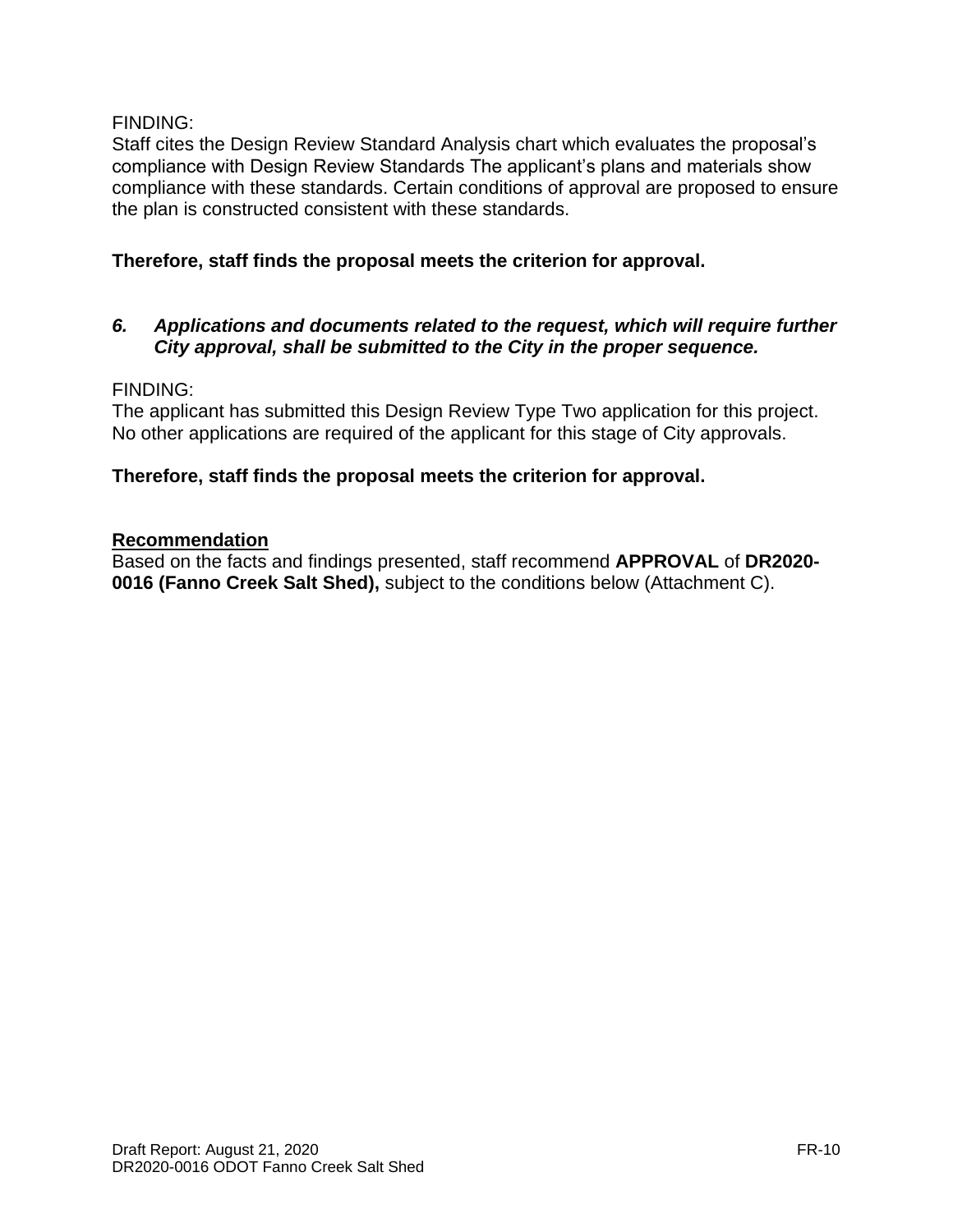### **Design Review Standards Analysis Section 60.05.15 Building Design and Orientation**

| <b>DESIGN STANDARD</b>                                                                                                                                          | <b>PROJECT PROPOSAL</b>                                                                                                                                                                                                                                                   | <b>MEETS</b><br><b>STANDARD</b> |  |  |
|-----------------------------------------------------------------------------------------------------------------------------------------------------------------|---------------------------------------------------------------------------------------------------------------------------------------------------------------------------------------------------------------------------------------------------------------------------|---------------------------------|--|--|
|                                                                                                                                                                 | <b>Building Articulation and Variety</b>                                                                                                                                                                                                                                  |                                 |  |  |
| 60.05.15.1.B<br>Buildings visible from<br>and within 100 feet of<br>an adjacent public<br>street shall have a<br>minimum portion30%<br>articulation and variety | The applicant states the Salt Shed is located<br>in excess of 300 feet from any adjacent public<br>street.                                                                                                                                                                | N/A                             |  |  |
| 60.05.15.1.C<br>Max 60' between<br>architectural features                                                                                                       | Architectural features on the eastern and<br>western elevations do not exceed a maximum<br>spacing of 60 feet. The north and south<br>elevations are approximately 90 feet in length<br>and contain scoring changes between the<br>metal roofing and Hardie panel siding. | <b>YES</b>                      |  |  |
| <b>Roof Forms</b>                                                                                                                                               |                                                                                                                                                                                                                                                                           |                                 |  |  |
| 60.05.15.2.A<br>All sloped roofs<br>exposed to view<br>from adjacent<br>public or private<br>streets and<br>properties shall<br>have a minimum<br>4/12 pitch.   | The applicant states the salt shed is more<br>than 300 feet from Hall Boulevard. While the<br>standard is not applicable, the applicant<br>states the roof slope will be a minimum 4/12<br>pitch.                                                                         | <b>YES</b>                      |  |  |
| 60.05.15.2.D<br>New structures in<br>existing developments                                                                                                      | No other structures exist on the site.                                                                                                                                                                                                                                    | N/A                             |  |  |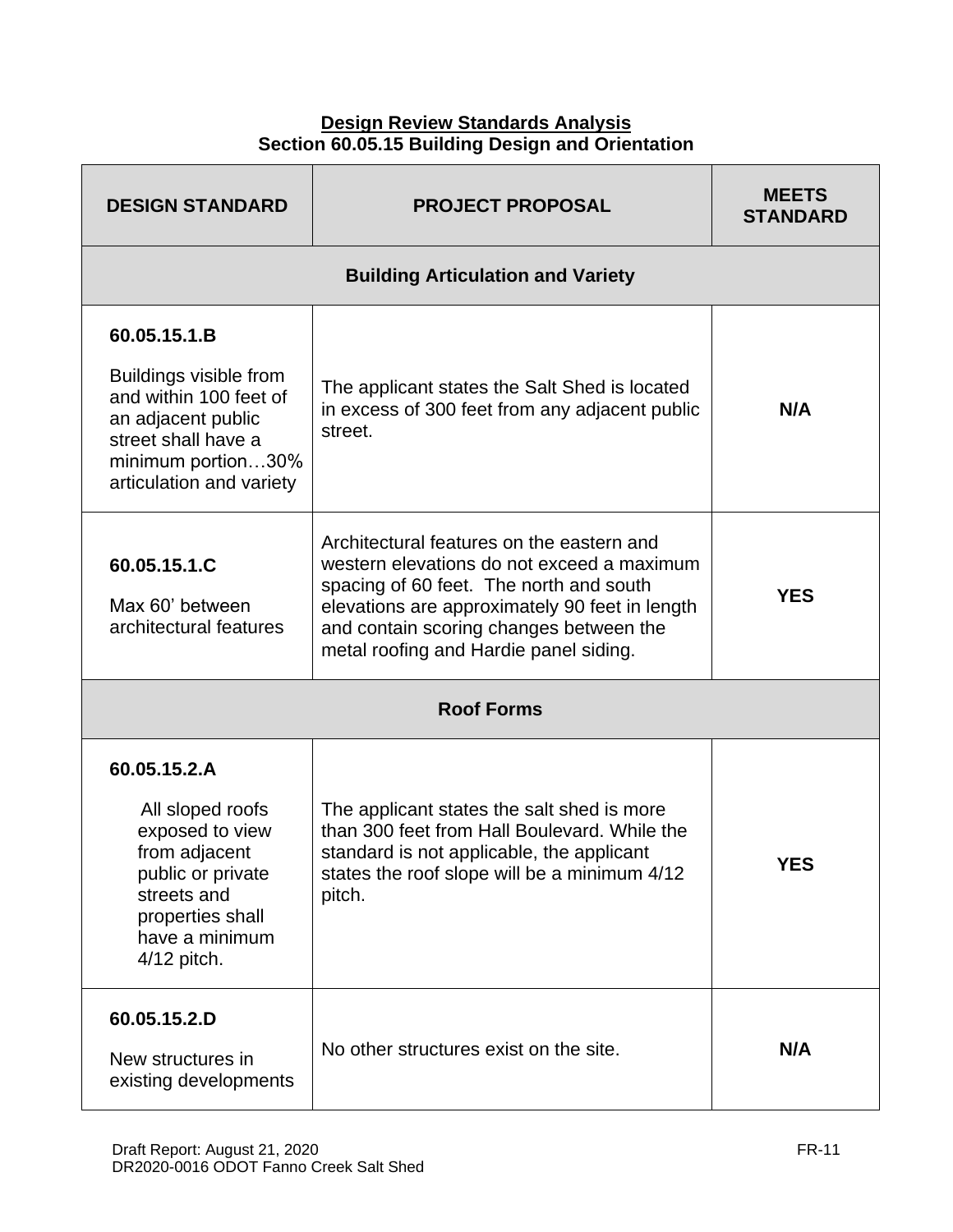| <b>DESIGN STANDARD</b>                                                                                                                                                                          | <b>PROJECT PROPOSAL</b>                                                                                                                                                                                                                                   | <b>MFFTS</b><br><b>STANDARD</b> |  |
|-------------------------------------------------------------------------------------------------------------------------------------------------------------------------------------------------|-----------------------------------------------------------------------------------------------------------------------------------------------------------------------------------------------------------------------------------------------------------|---------------------------------|--|
|                                                                                                                                                                                                 | <b>Primary Building Entrances</b>                                                                                                                                                                                                                         |                                 |  |
| 60.05.15.3<br>Weather protection for<br>primary entrance                                                                                                                                        | The structure doesn't have a traditional<br>primary entrance as it isn't a completely<br>enclosed structure. Furthermore, the<br>applicant states the purpose of the structure<br>is for weather protection when ODOT<br>employees are loading materials. | N/A                             |  |
|                                                                                                                                                                                                 | <b>Exterior Building Materials</b>                                                                                                                                                                                                                        |                                 |  |
| 60.05.15.4.B<br>Maximum 30% of<br>primary elevation to be<br>plain, smooth,<br>unfinished concrete,<br>concrete block,<br>plywood and sheet<br>pressboard within 200<br>feet of a public street | The applicant states the building is over 300<br>feet from Hall Boulevard.                                                                                                                                                                                | N/A                             |  |
| <b>Roof-Mounted Equipment</b>                                                                                                                                                                   |                                                                                                                                                                                                                                                           |                                 |  |
| 60.05.15.5.A thru C<br><b>Equipment screening</b>                                                                                                                                               | No roof-mounted equipment is proposed with<br>this application.                                                                                                                                                                                           | N/A                             |  |
| <b>Building Location and Orientation along Streets in MU and Com. Districts</b>                                                                                                                 |                                                                                                                                                                                                                                                           |                                 |  |
| 60.05.15.6.A-F                                                                                                                                                                                  | The proposed building is located in an<br>industrial zoning district, not a commercial or<br>multiple use zoning district.                                                                                                                                | N/A                             |  |
| <b>Building Scale along Major Pedestrian Routes</b>                                                                                                                                             |                                                                                                                                                                                                                                                           |                                 |  |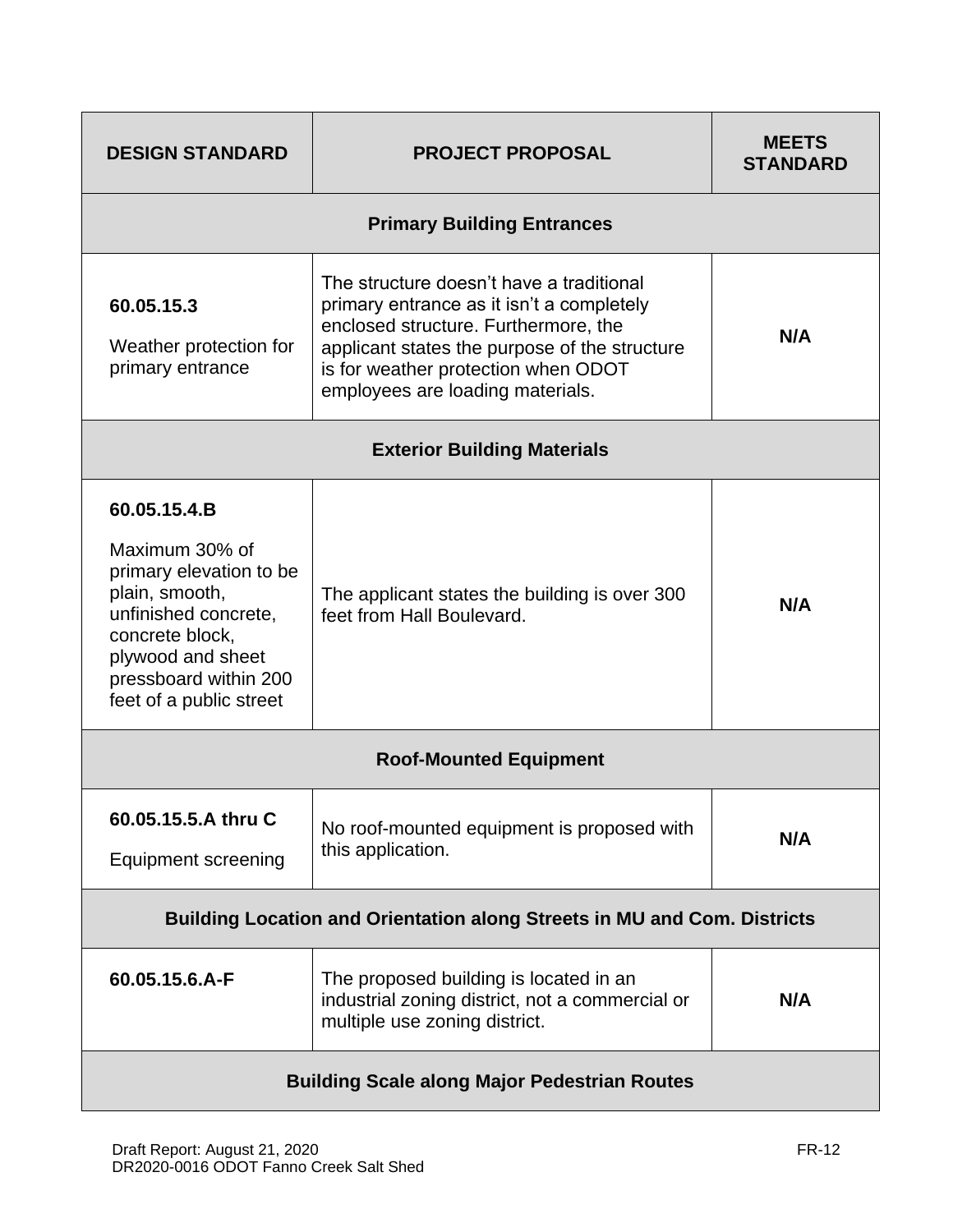| <b>DESIGN STANDARD</b>                                                 | <b>PROJECT PROPOSAL</b>                                                  | <b>MEETS</b><br><b>STANDARD</b> |  |
|------------------------------------------------------------------------|--------------------------------------------------------------------------|---------------------------------|--|
| 60.05.15.7.A -C                                                        | The proposed structure is not located along a<br>major pedestrian route. | N/A                             |  |
| <b>Ground Floor Elevation on Commercial and Multiple Use Buildings</b> |                                                                          |                                 |  |
| 60.05.15.8.A<br>Glazing required                                       | The proposed structure is not a commercial or<br>multiple use building.  | N/A                             |  |

# **Section 60.05.20 Circulation and Parking Design**

| <b>DESIGN STANDARD</b>                                                                   | <b>PROJECT PROPOSAL</b>                                                                                                                                                                                                                                  | <b>MEETS</b><br><b>STANDARD</b> |  |
|------------------------------------------------------------------------------------------|----------------------------------------------------------------------------------------------------------------------------------------------------------------------------------------------------------------------------------------------------------|---------------------------------|--|
| <b>Connections to the public street system</b>                                           |                                                                                                                                                                                                                                                          |                                 |  |
| 60.05.20.1<br>Connect on-site<br>circulation to existing<br>and planned street<br>system | The applicant states the entire south<br>boundary of the property abuts Hall<br>Boulevard. One existing connection to<br>SW Hall Boulevard is provided for use<br>only by ODOT to access the site, this<br>connection is not proposed to be<br>modified. | <b>YES</b>                      |  |
| Loading Areas, solid waste facilities and similar improvements                           |                                                                                                                                                                                                                                                          |                                 |  |
| 60.05.20.2.A-E<br>Screen from public view                                                | No additional outdoor storage areas or<br>loading docks are proposed.                                                                                                                                                                                    | N/A                             |  |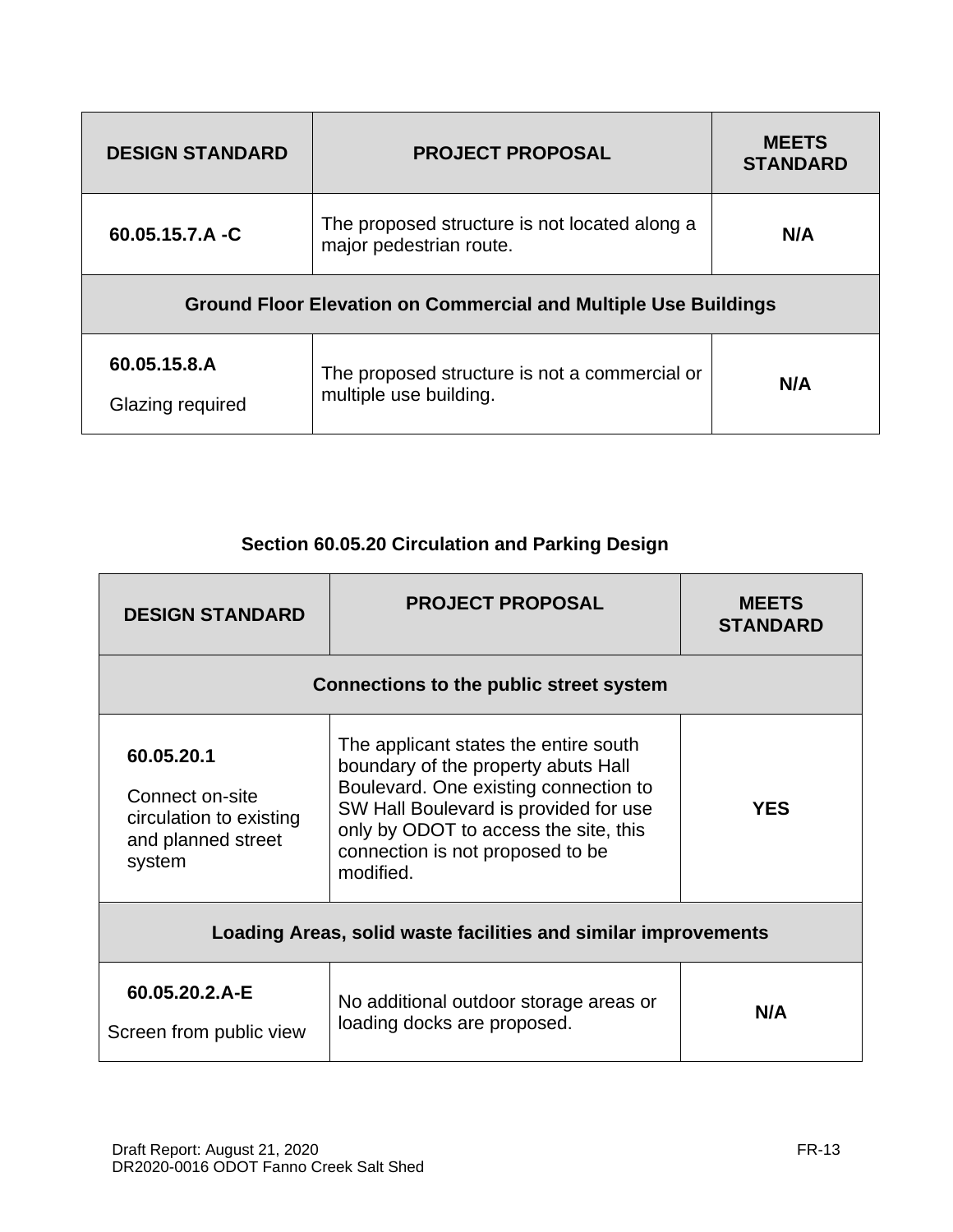| <b>DESIGN STANDARD</b>                         | <b>PROJECT PROPOSAL</b>                                                                                                                                                                                                                                                                                                                                                                                                                                                                                                                 | <b>MEETS</b><br><b>STANDARD</b> |  |
|------------------------------------------------|-----------------------------------------------------------------------------------------------------------------------------------------------------------------------------------------------------------------------------------------------------------------------------------------------------------------------------------------------------------------------------------------------------------------------------------------------------------------------------------------------------------------------------------------|---------------------------------|--|
| <b>Pedestrian Circulation</b>                  |                                                                                                                                                                                                                                                                                                                                                                                                                                                                                                                                         |                                 |  |
| 60.05.20.3.A<br>Link to adjacent<br>facilities | The applicant states 60.05.20.3.A.2 & 3<br>exclude the project site from meeting<br>planned pedestrian facilities as<br>specified in Tables 6.1 through 6.6 and<br>Figures 6.1 through 6.23 of the<br><b>Comprehensive Plan Transportation</b><br>Element. Specifically, the applicant<br>refers to the storage and distribution<br>function of the site as meeting the<br>exclusion identified A.2, and the use of<br>large equipment (salt trucks) creating<br>conflicts with pedestrians to meet the<br>exclusion identified in A.3. | N/A                             |  |
| 60.05.20.3.B<br>Direct walkway<br>connection   | The proposal does not include<br>pedestrian connections from the<br>proposed structure to public streets<br>because of the reasons identified in<br>staff's response to standard<br>60.05.20.3.A                                                                                                                                                                                                                                                                                                                                        | N/A                             |  |
| 60.05.20.3.C<br>Walkways every 300'            | The proposal does not include changes<br>to existing walkways into the site.                                                                                                                                                                                                                                                                                                                                                                                                                                                            | N/A                             |  |
| 60.05.20.3.D<br>Physical separation            | Pedestrian connections through parking<br>lots are not proposed.                                                                                                                                                                                                                                                                                                                                                                                                                                                                        | N/A                             |  |
| 60.05.20.3.E<br>Distinct paving                | No pedestrian connections through<br>driveways or access aisles are<br>proposed with this application.                                                                                                                                                                                                                                                                                                                                                                                                                                  | N/A                             |  |
| 60.05.20.3.F                                   | The proposal does not include<br>pedestrian connections from the                                                                                                                                                                                                                                                                                                                                                                                                                                                                        | N/A                             |  |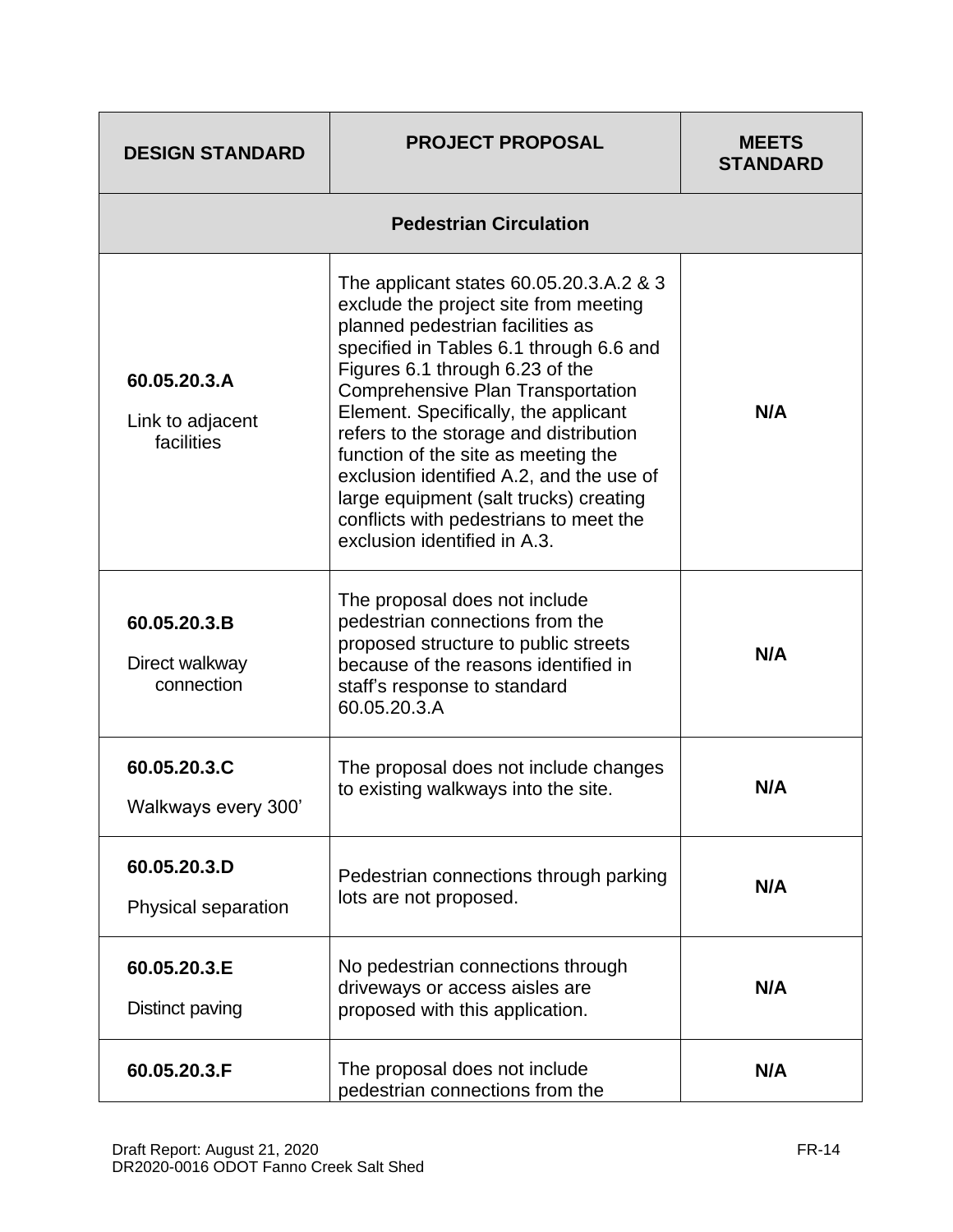| <b>DESIGN STANDARD</b>                                        | <b>PROJECT PROPOSAL</b>                                                                                                      | <b>MEETS</b><br><b>STANDARD</b> |  |
|---------------------------------------------------------------|------------------------------------------------------------------------------------------------------------------------------|---------------------------------|--|
| 5' minimum width                                              | proposed structure to public streets<br>because of the reasons identified in<br>staff's response to standard<br>60.05.20.3.A |                                 |  |
|                                                               | <b>Street Frontages and Parking Areas</b>                                                                                    |                                 |  |
| 60.05.20.4.A<br>Screen from public<br>view                    | The two proposed parking areas are not<br>abutting a public street.                                                          | N/A                             |  |
| <b>Parking and Landscaping</b>                                |                                                                                                                              |                                 |  |
| 60.05.20.5.A-D<br>Parking area<br>landscaping                 | No landscaping is required for the 2<br>proposed spaces and no parking<br>islands are required.                              | N/A                             |  |
| <b>Off-Street Parking Frontages in Multiple-Use Districts</b> |                                                                                                                              |                                 |  |
| 60.05.20.6<br>Off-street parking<br>frontages                 | The site is not in a Multiple-Use district.                                                                                  | N/A                             |  |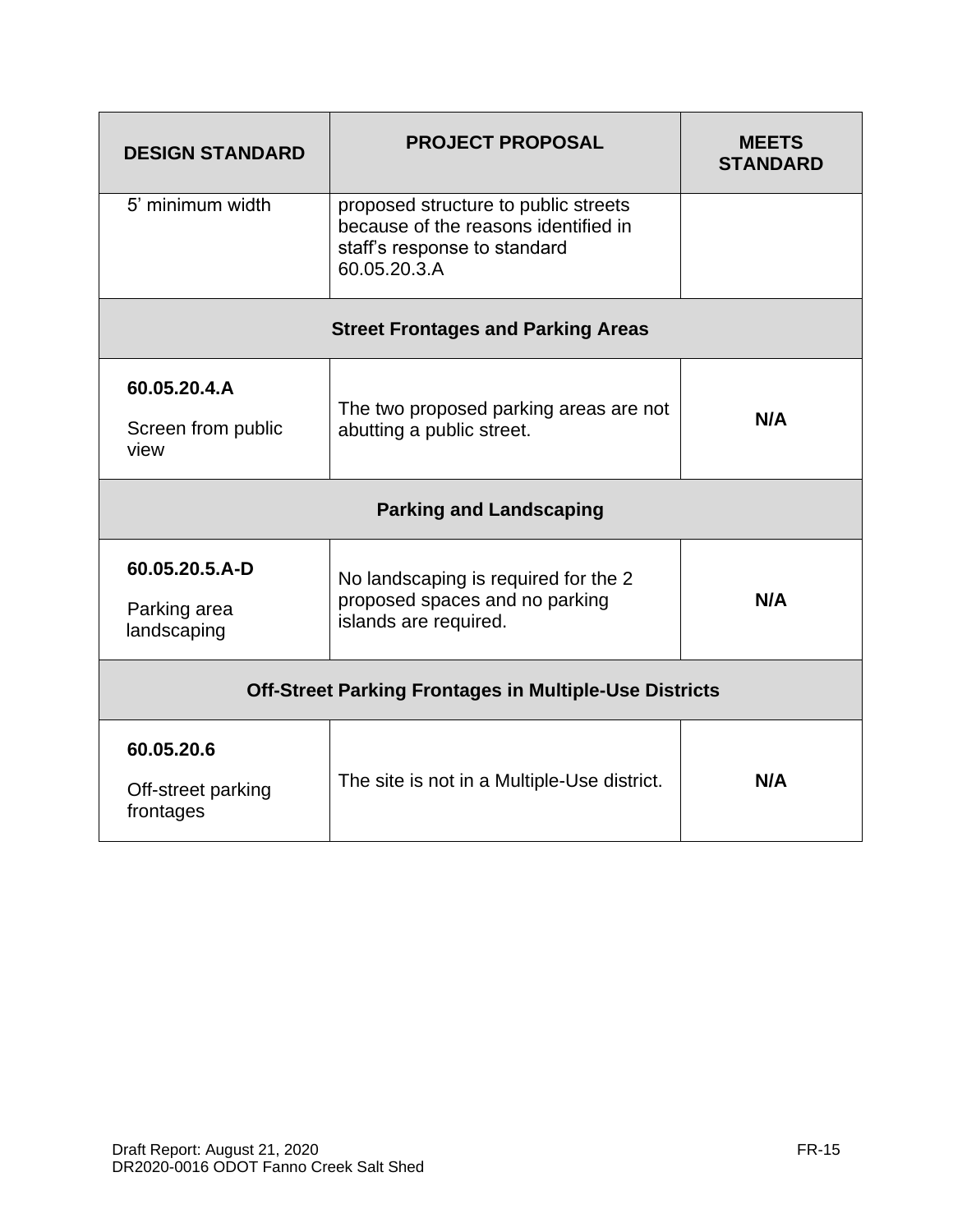| <b>DESIGN STANDARD</b>                                                                                    | <b>PROJECT PROPOSAL</b>                                                                                                                                                                                                                                                                                                                 | <b>MEETS</b><br><b>STANDARD</b> |  |  |
|-----------------------------------------------------------------------------------------------------------|-----------------------------------------------------------------------------------------------------------------------------------------------------------------------------------------------------------------------------------------------------------------------------------------------------------------------------------------|---------------------------------|--|--|
| <b>Minimum Landscaping</b>                                                                                |                                                                                                                                                                                                                                                                                                                                         |                                 |  |  |
| 60.05.25.5.A.1<br>Minimum landscape<br>15%                                                                | The applicant states the landscaping used<br>to meet buffering and screening<br>requirements and the proposed on-site<br>water filtration system will meet the 15%<br>landscape requirements.                                                                                                                                           | <b>YES</b>                      |  |  |
| 60.05.25.5.B<br>Planting<br>Requirements                                                                  | The applicant states the landscaping used<br>to meet buffering and screening<br>requirements and the proposed onsite<br>water filtration system will meet the 15%<br>landscape requirements. The proposed<br>landscaping as seen on sheet 11 of the<br>proposed plans indicate compliance with<br>planting requirements of 60.05.25.5.B | <b>YES</b>                      |  |  |
| <b>Retaining Walls</b>                                                                                    |                                                                                                                                                                                                                                                                                                                                         |                                 |  |  |
| 60.05.25.8<br><b>Retaining Walls</b>                                                                      | No retaining walls are proposed with this<br>application.                                                                                                                                                                                                                                                                               | N/A                             |  |  |
| Minimize Significant Changes To Existing On-Site Surface Contours At Residential<br><b>Property Lines</b> |                                                                                                                                                                                                                                                                                                                                         |                                 |  |  |
| 60.05.25.10<br>Minimize grade<br>changes                                                                  | No grade changes are proposed within 25<br>feet of the property lines.                                                                                                                                                                                                                                                                  | N/A                             |  |  |
| Integrate water quality, quantity, or both facilities                                                     |                                                                                                                                                                                                                                                                                                                                         |                                 |  |  |

# **Section 60.05.25 Landscape, Open Space, and Natural Areas Design Standards**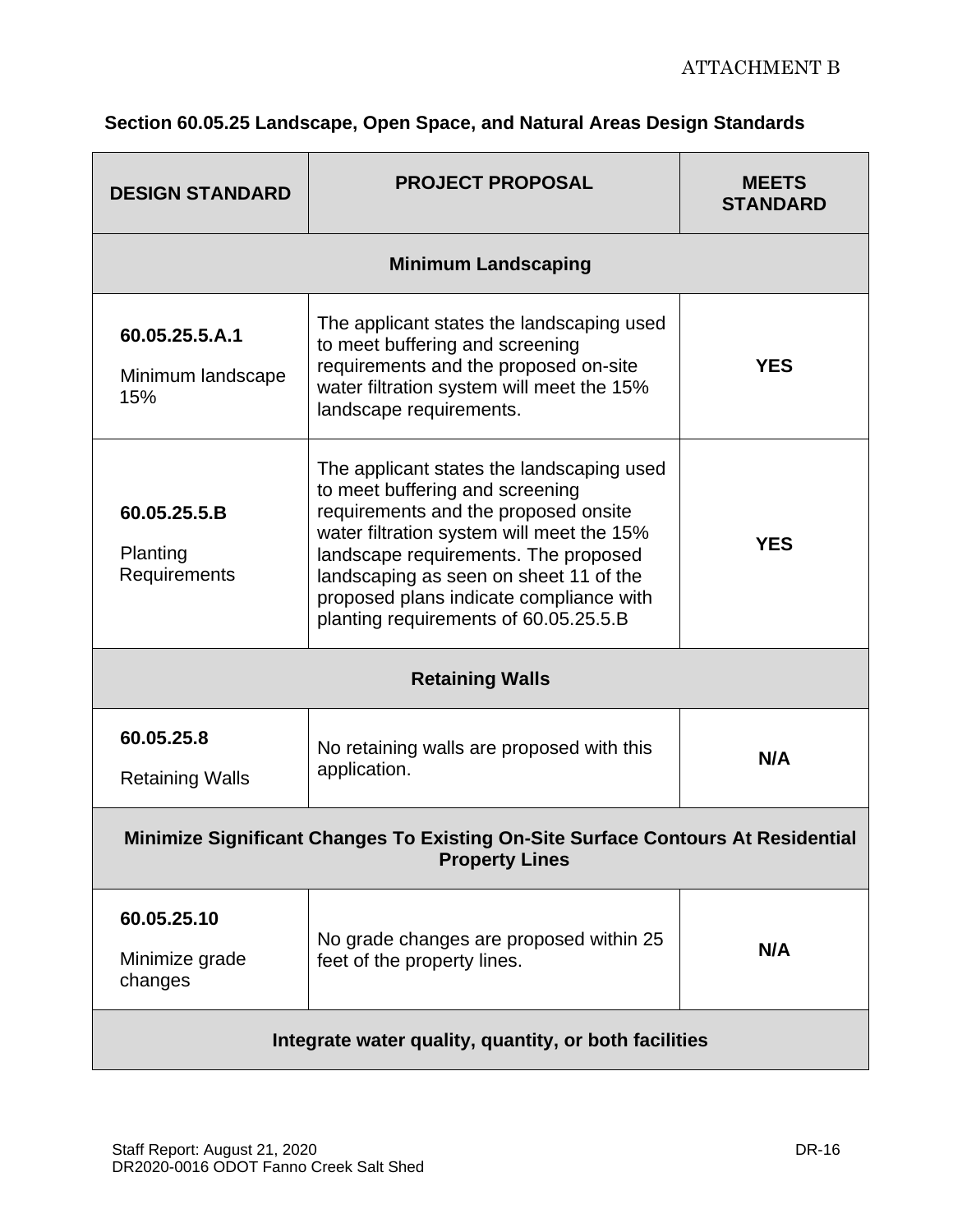# ATTACHMENT B

| <b>DESIGN STANDARD</b>                                                                                                              | <b>PROJECT PROPOSAL</b>                                                                                                                                                                                                                                                                                                                                                                                                                                                                            | <b>MEETS</b><br><b>STANDARD</b> |  |  |
|-------------------------------------------------------------------------------------------------------------------------------------|----------------------------------------------------------------------------------------------------------------------------------------------------------------------------------------------------------------------------------------------------------------------------------------------------------------------------------------------------------------------------------------------------------------------------------------------------------------------------------------------------|---------------------------------|--|--|
| 60.05.25.11<br>Location of facilities                                                                                               | No storm water swales are proposed to be.<br>located between the street and the<br>proposed building.                                                                                                                                                                                                                                                                                                                                                                                              | <b>YES</b>                      |  |  |
| <b>Natural Areas</b>                                                                                                                |                                                                                                                                                                                                                                                                                                                                                                                                                                                                                                    |                                 |  |  |
| 60.05.25.12<br>No encroachment<br>into buffer areas.                                                                                | The applicant does not propose work<br>within any identified natural area.<br>Additionally, the applicant submitted Clean<br><b>Water Services Pre-Screening</b><br>documentation.                                                                                                                                                                                                                                                                                                                 | N/A                             |  |  |
| <b>Landscape Buffering Requirements</b>                                                                                             |                                                                                                                                                                                                                                                                                                                                                                                                                                                                                                    |                                 |  |  |
| 60.05.25.13<br>Landscape buffering<br>between contrasting<br>zoning districts or<br>non-residential use in<br>the residential zone. | The applicant states a ten-foot, B2 buffer<br>is required because a residential zone is<br>adjacent to the eastern property across<br>Highway 217. The applicant proposes<br>landscaping changes including the<br>addition of thirteen (13) California Incense<br>Cedar's, thirteen (13) Lodgepole Pines,<br>and additional shrubs including Oregon<br>Grape and Kinnikinnick. The shrubs will be<br>spaced between the proposed pines and<br>cedars as seen on sheet 11 of the<br>approved plans. | <b>Yes</b>                      |  |  |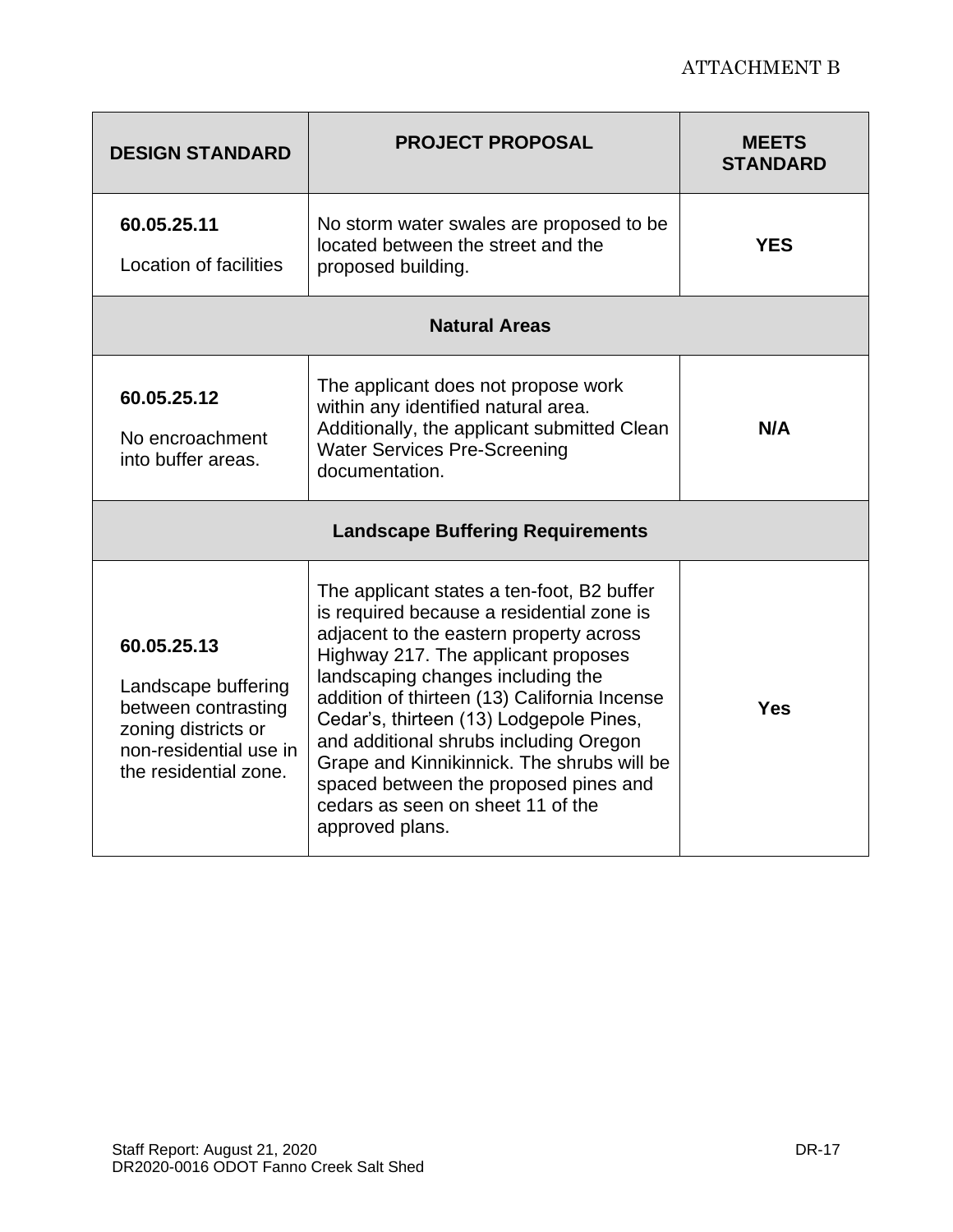| <b>DESIGN STANDARD</b>                                               | <b>PROJECT PROPOSAL</b>                                                                                                                                                                                                                                                                                                                                                                                                                                          | <b>MEETS</b><br><b>STANDARD</b> |  |
|----------------------------------------------------------------------|------------------------------------------------------------------------------------------------------------------------------------------------------------------------------------------------------------------------------------------------------------------------------------------------------------------------------------------------------------------------------------------------------------------------------------------------------------------|---------------------------------|--|
| Adequate on-site lighting and minimize glare on adjoining properties |                                                                                                                                                                                                                                                                                                                                                                                                                                                                  |                                 |  |
| 60.05.30.1.A-E<br>Lighting Design<br><b>Standards</b>                | The applicant states the site is<br>currently lit with four existing pole<br>mounted lights to provide site<br>illumination. The proposed salt shed<br>will be lit with motion sensitive lights to<br>ensure they are off when loading<br>operations aren't taking place.<br>Additionally, the lighting plan, sheet 8<br>of the approved plans indicates<br>conformance with all lighting levels<br>both internal to the site and at the<br>property boundaries. | <b>YES</b>                      |  |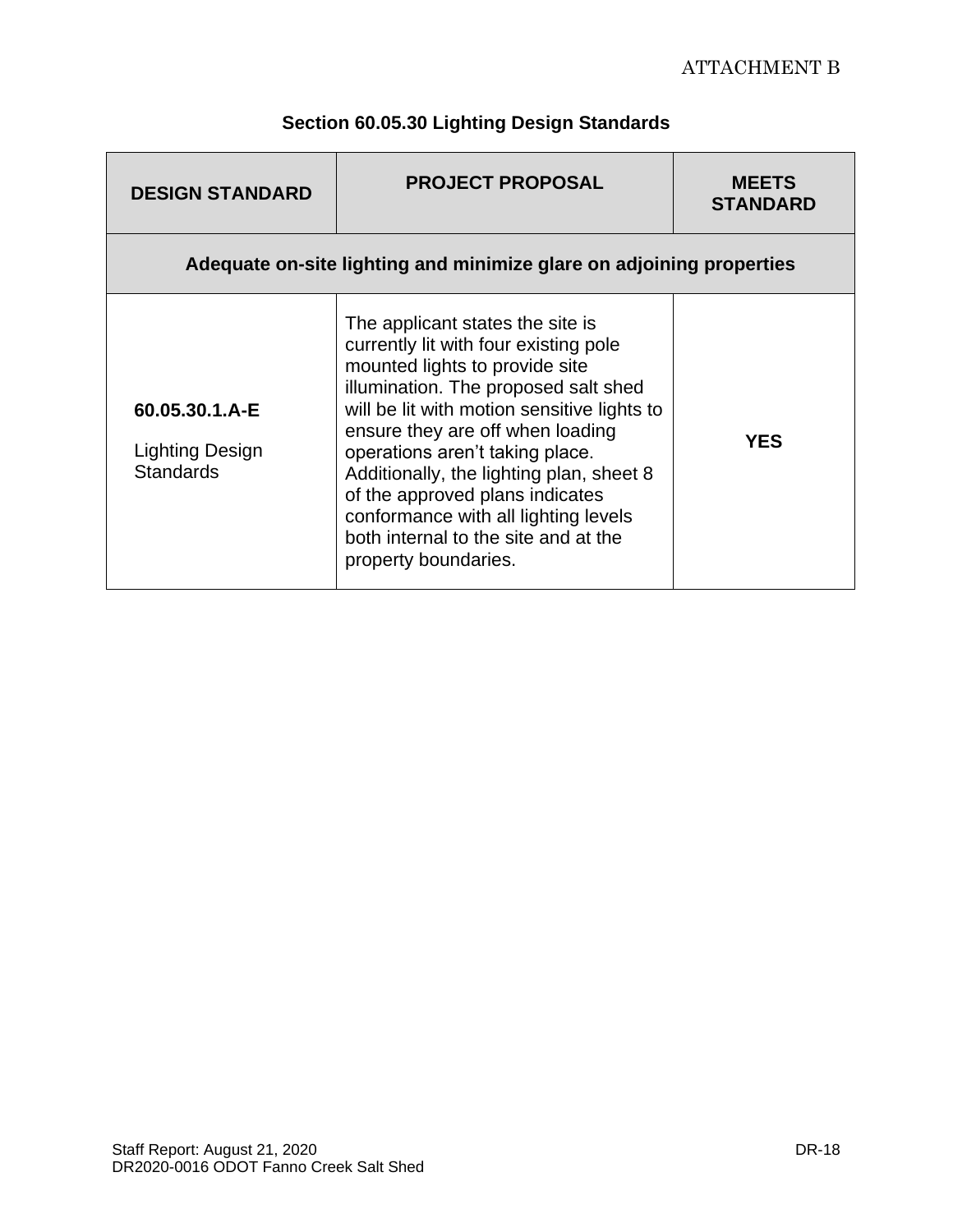### **CONDITIONS OF APPROVAL DR2020-0016 ODOT FANNO CREEK SALT SHED**

### **A. Prior to issuance of the Engineering site development permit, the applicant shall:**

- 1. Submit the required plans, application form, fee, and other items needed for a complete site development permit application per the applicable review checklist. (Site Development Div./TDM)
- 2. Contract with a professional engineer to design and monitor the construction for any work governed by Beaverton Municipal Code 9.05.020, current standards in place per the City Engineering Design Manual and Standard Drawings, Beaverton Development Code (Ordinance 2050, 4010 +rev.), the current standards in place per the Clean Water Services District, Design and Construction Standards, and the City Standard Agreement to Construct and Retain Design Professionals in Oregon. (Site Development Div./TDM)
- 3. Submit a completed and executed City Standard Agreement to Construct Improvements and Retain Design Professional(s) Registered in Oregon. After the site development permit is issued, the City Engineer and the Planning Director must approve all revisions utilizing the process set out in the Beaverton Development Code, and the City Engineering Design Manual; however, any required land use action shall be final prior to City staff approval of the engineering plan revision and work commencing as revised. (Site Development Div./TDM)
- 4. Have the applicant of the subject property guarantee all public improvements, site grading, and storm water management facilities including plantings by submittal of a City-approved security. The security approval by the City consists of a review by the City Attorney for form and the City Engineer for amount, equivalent to 100 percent or more of estimated construction costs. (Site Development Div./TDM)
- 5. Submit to the City a copy of issued permits or other approvals needed from the Oregon Department of Transportation Rail Division for work within 500 feet of the rail crossing area. (Site Development Div./TDM)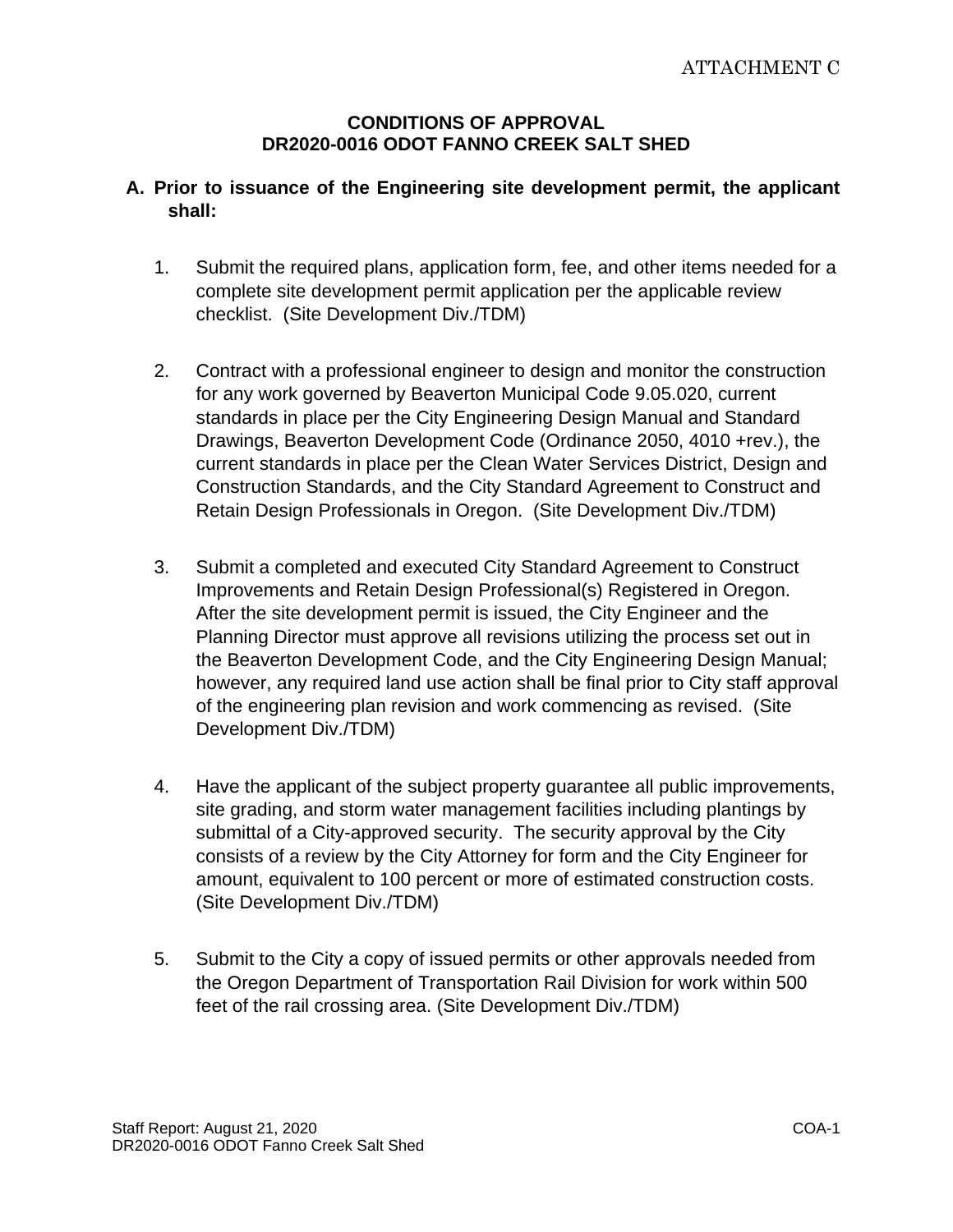- 6. Have submitted documents to the City sufficient to obtain approvals needed from the Clean Water Services (CWS) District for storm system connections as part of City plan review process. (Site Development Div./TDM)
- 7. Provide an erosion control plan showing best management practices needed per Clean Water Services Standard Drawing #945. Make provisions for installation of all mandated erosion control measures prior to site disturbance of 500 square feet or more. These shall be maintained and replaced as necessary during the duration of the project to prevent sediment laden run-off from leaving the site. (Site Development Div./TDM)
- 8. Provide construction plans and a drainage report demonstrating compliance with City surface water management requirements per City 2019 Engineering Design Manual, Resolution 4542, Section 530; and with CWS Resolution and Order 2019-22 for quantity control for conveyance capacity, hydromodification and quality treatment. Fee-in-lieu can be requested if development meets criteria set forth in City EDM Sections 190, table 530.1, and 530.1.A.4 and CWS Design & Construction Standards Section 4.03.7.a and 4.04.2.a. (Site Development Div./TDM)
- 9. Pay any required storm water system development charges (storm water quality, quantity, hydromodification and overall system conveyance) for the new impervious area proposed. (Site Development Div./TDM)
- 10. Submit an owner-executed, notarized, City/CWS standard private stormwater facilities maintenance agreement, with maintenance plan and all standard exhibits, ready for recording with Washington County Records. (Site Development Div./TDM)
- 11. Submit to the City a Stormwater Management Worksheet for the proposed project's net new impervious area proposed for any common areas and private streets prepared by the applicant's engineer, architect, or surveyor. (Site Development Div./TDM)
- 12. For the existing sanitary sewer main located onsite, submit a 15' wide sanitary sewer easement, executed and ready for recording utilizing the city format. (Site Development Div./TDM)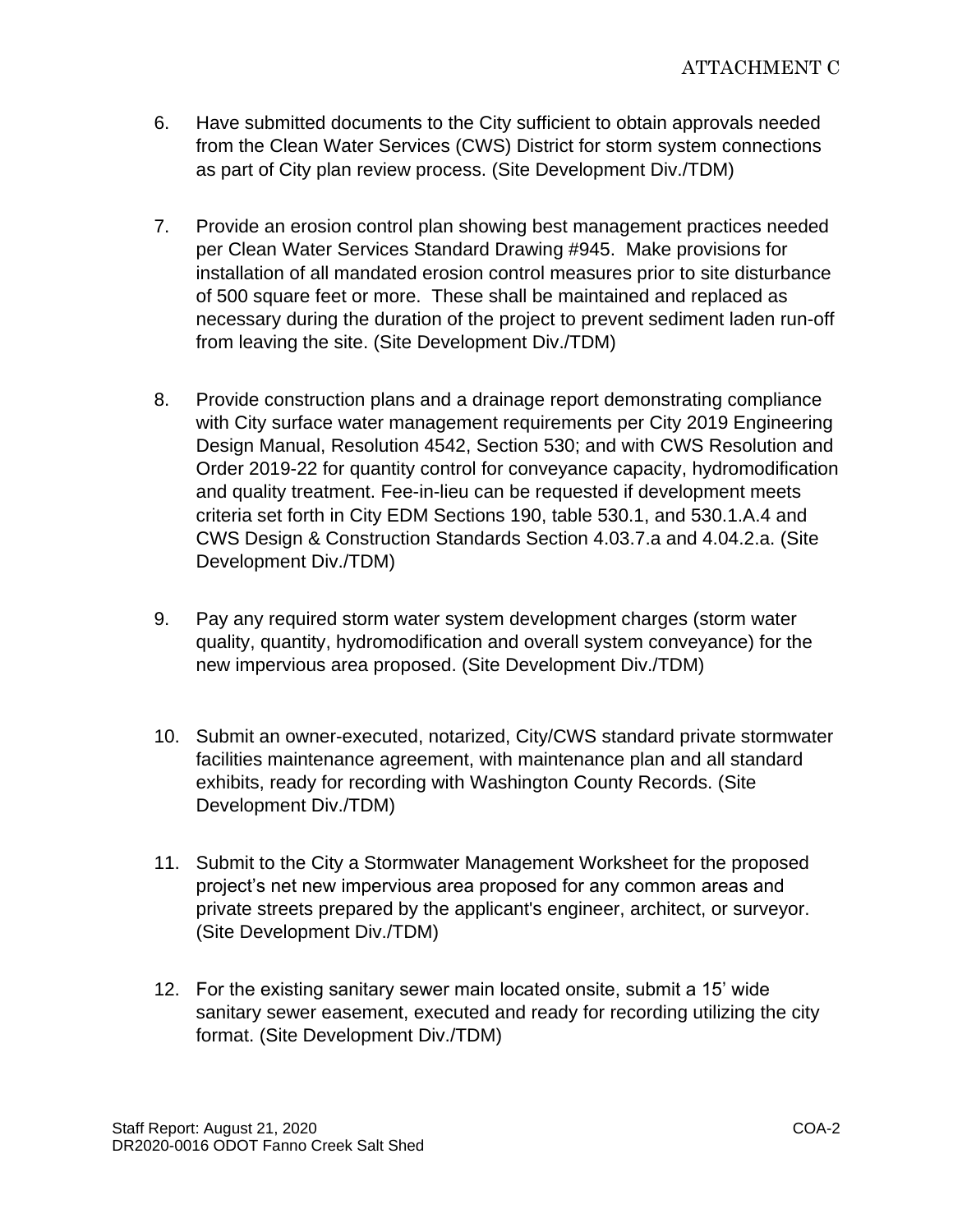- 13. Submit a copy of a recorded private easement along with the plot plan to the City Building Division for any private storm drain crossing multiple lots to meet Section 307.1 of the 2017 Oregon Plumbing Specialty Code. (Site Development Div./TDM)
- 14. If required by OAR 918-780-0040, submit proposed private plumbing plans to the City Building Division for review. Drainage within covered areas shall be piped as approved by the City Building Division. (Site Development Div./TDM)

### **B. Prior to building permit issuance, the applicant shall:**

- 15. Submit a complete site development permit application and obtain the issuance of site development permit from the Site Development Division. (Site Development Div./TDM
- 16. Make provisions for installation of all mandated erosion control measures to achieve City inspector approval at least 24 hours prior to call for foundation footing form inspection from the Building Division. (Site Development Div./TDM)

# **C. Prior to a final building inspection and/or certificate of occupancy issuance, the applicant shall:**

- 17. Have the landscaping completely installed or provide for erosion control measures around any disturbed or exposed areas per Clean Water Services standards. (Site Development Div./TDM)
- 18. Have substantially completed the site development improvements as determined by the City Engineer. (Site Development Div./TDM)
- 19. Have placed underground all affected, applicable existing overhead utilities and any new utility service lines within the project and along any existing street frontage as determined at permit issuance. (Site Development Div./TDM)
- 20. Install or replace, to City specifications, all sidewalks which are missing, damaged, deteriorated, or removed by construction. (Site Development Div./TDM)